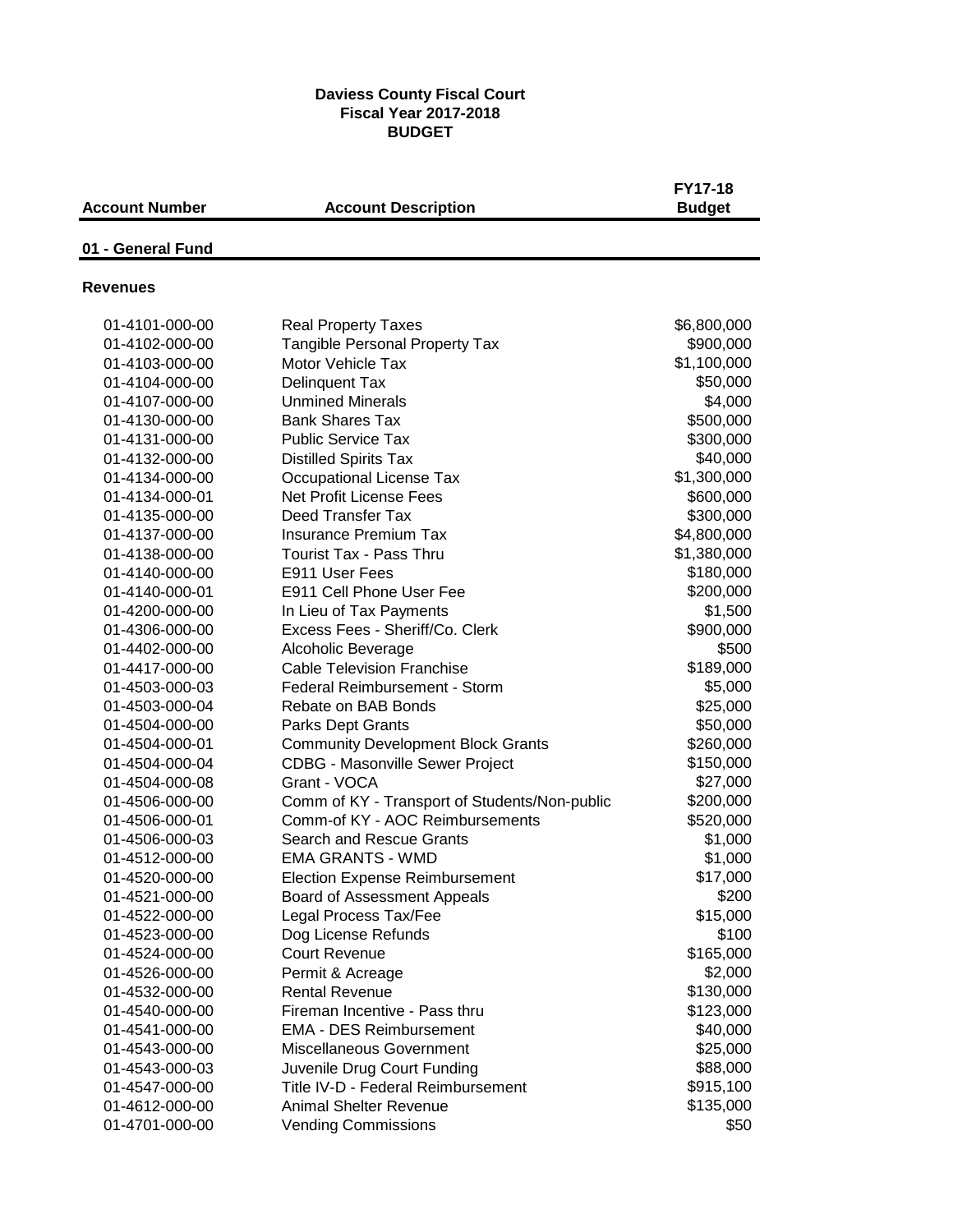| 01-4703-000-01            | Parks & Recreation - Programs                | \$40,000      |
|---------------------------|----------------------------------------------|---------------|
| 01-4704-000-00            | <b>Surplus Equipment Sales</b>               | \$1,000       |
| 01-4705-000-00            | <b>Land Sales</b>                            | \$365,000     |
| 01-4706-000-00            | <b>Material Sales</b>                        | \$10,000      |
| 01-4707-000-00            | Farm Income                                  | \$3,500       |
| 01-4711-000-00            | Levy Trust - Land Rent                       | \$40,000      |
| 01-4731-000-00            | Miscellaneous                                | \$40,000      |
| 01-4733-000-00            | Insurance Reimbursement                      | \$10,000      |
| 01-4799-000-01            | Juvenile Justice Grants                      | \$10,000      |
| 01-4806-000-00            | Interest Income                              | \$40,000      |
| 01-4901-000-00            | Surplus Prior Year                           | \$7,700,000   |
| 01-4901-000-05            | Surplus Prior Year - Infrastructure          | \$1,000,000   |
| 01-4910-000-01            | Transfer In - LGEA Cash Flow Repay           | \$200,000     |
| 01-4909-000-00            | Transfer Out - Road                          | (\$1,683,761) |
| 01-4909-000-01            | <b>Transfer Out - Detention Center</b>       | (\$1,229,020) |
| 01-4909-000-02            | Transfer Out - Bond Fund - Complex           | (\$118,000)   |
| 01-4909-000-03            | Transfer Out - Bond Fund - Tourist Tax       | (\$460,000)   |
| 01-4909-000-04            | Transfer Out - Bond Fund - Convention Center | (\$1,900,000) |
| 01-4909-000-05            | Transfer Out - Economic Development Fund     | (\$600,000)   |
| 01-4909-000-06            | Transfer Out - WKU                           | (\$611,000)   |
| 01-4909-000-07            | Transfer Out - LGEA Cash Flow Adv            | (\$200,000)   |
| <b>Total Revenues</b>     |                                              | \$25,097,169  |
| <b>Expenses</b>           |                                              |               |
| <b>GENERAL GOVERNMENT</b> |                                              |               |
| County Judge/Executive    |                                              |               |
| 01-5001-101-00            | County Judge/Executive Salary                | \$116,900     |
| 01-5001-185-00            | <b>Other Salaries</b>                        | \$70,000      |
| 01-5001-201-00            | Social Security/Medicare                     | \$14,298      |
| 01-5001-202-00            | Retirement                                   | \$35.847      |

| 01-5001-202-00 | Retirement                                  | \$35,847  |
|----------------|---------------------------------------------|-----------|
| 01-5001-203-00 | Employee Insurance                          | \$40,000  |
| 01-5001-208-00 | Unemployment Insurance                      | \$500     |
| 01-5001-209-00 | <b>Workers Compensation</b>                 | \$550     |
| 01-5001-212-00 | <b>Elected Official -Training Incentive</b> | \$4,100   |
| 01-5001-445-00 | <b>Office Supplies</b>                      | \$1,000   |
| 01-5001-467-00 | <b>Community Outreach</b>                   | \$10,000  |
| 01-5001-531-00 | <b>Bond Premium</b>                         | \$1,000   |
| 01-5001-569-00 | Registrations, Conf. & Training             | \$7,000   |
| 01-5001-576-00 | Travel                                      | \$3,000   |
| 01-5001-599-00 | <b>Miscellaneous</b>                        | \$500     |
| 01-5001-705-00 | Data Processing                             | \$2,000   |
| 01-5001-709-00 | <b>Furniture &amp; Fixtures</b>             | \$1,000   |
|                | <b>Total County Judge/Executive</b>         | \$307,695 |

County Attorney

| 01-5005-101-00 | <b>County Attorney</b>                   | \$40,000  |
|----------------|------------------------------------------|-----------|
| 01-5005-101-01 | County Attorney - Civil Division         | \$45,400  |
| 01-5005-185-00 | Co. Attorney Other Salaries              | \$518,100 |
| 01-5005-185-01 | Co Attorney - Other Salaries - Civil Div | \$55,800  |
| 01-5005-185-03 | Co Attorney - Other Salaries - JDC       | \$55,000  |
| 01-5005-201-00 | Social Security/Medicare                 | \$42,700  |
| 01-5005-201-01 | Social Security/Medicare - Civil Div     | \$7,742   |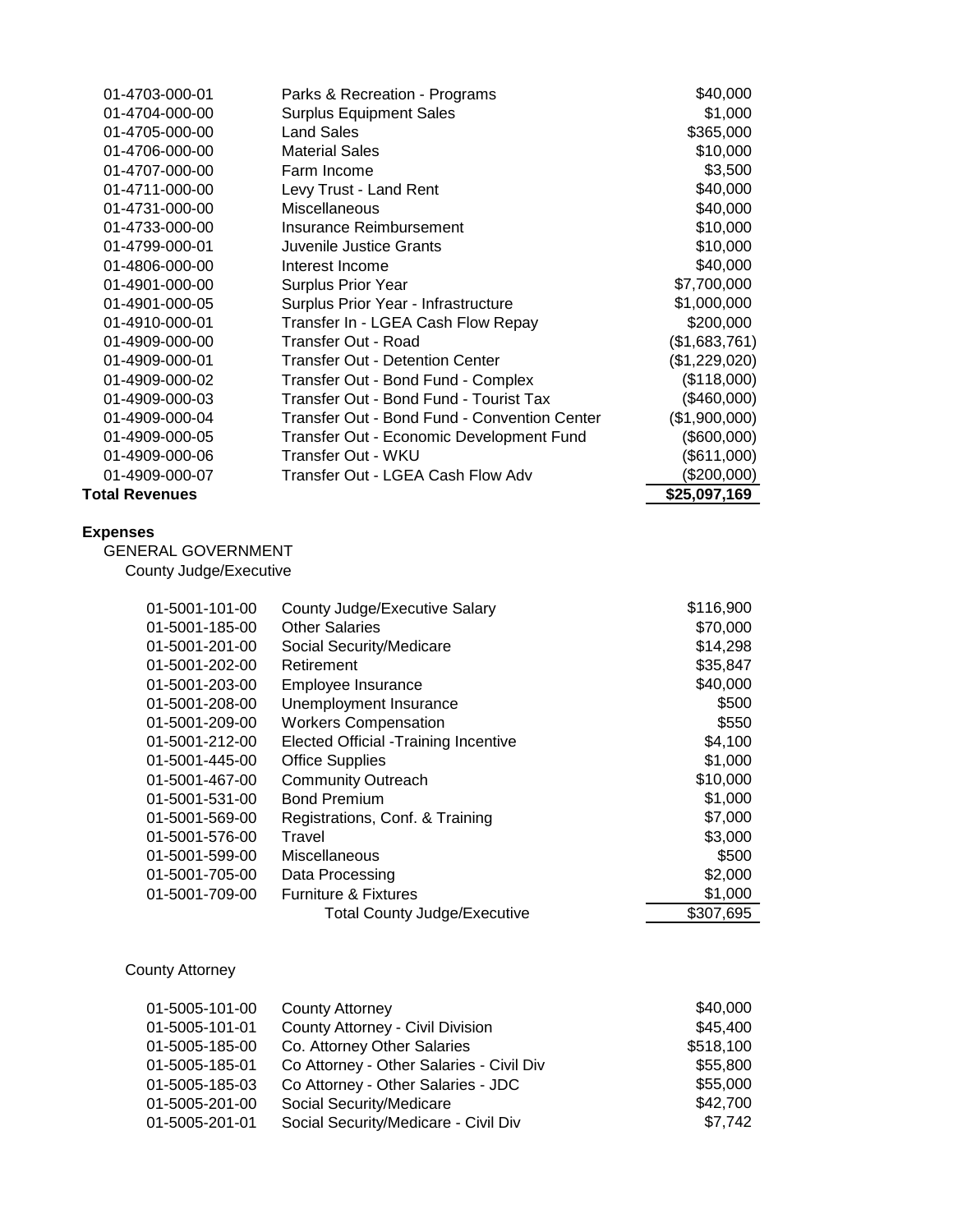| 01-5005-201-02                   | Social Security/Medicare - JDC                                 | \$4,208                |
|----------------------------------|----------------------------------------------------------------|------------------------|
| 01-5005-202-00                   | Retirement                                                     | \$107,100              |
| 01-5005-202-02                   | Retirement - JDC                                               | \$10,549               |
| 01-5005-202-01                   | <b>Retirement - Civil Division</b>                             | \$19,410               |
| 01-5005-203-00                   | Employee Insurance                                             | \$161,000              |
| 01-5005-203-01                   | Employee Insurance - Civil                                     | \$8,000                |
| 01-5005-208-00                   | Unemployment Insurance                                         | \$1,550                |
| 01-5005-208-01                   | Unemployment Insurance - Civil Div                             | \$1,180                |
| 01-5005-209-00                   | <b>Workers Compensation</b>                                    | \$2,350                |
| 01-5005-209-01                   | Workers Comp Insurance - Civil                                 | \$250                  |
| 01-5005-329-00                   | Janitorial Services - Child Support                            | \$4,368                |
| 01-5005-338-00                   | Maintenance and Office Repair - Civil                          | \$1,500                |
| 01-5005-338-01                   | Maintenance and Office Repair - CS                             | \$2,000                |
| 01-5005-364-00                   | Parking & Office Rental                                        | \$42,861               |
| 01-5005-399-00                   | <b>Contracted Services</b>                                     | \$102,243              |
| 01-5005-445-00                   | <b>Office Supplies and Equip</b>                               | \$8,000                |
| 01-5005-445-01                   | Office Supplies - Civil                                        | \$500                  |
| 01-5005-445-02                   | Other Supplies and Materials - JDC                             | \$3,500                |
| 01-5005-563-00                   | Postage                                                        | \$10,000               |
| 01-5005-573-00                   | Telephone                                                      | \$8,500                |
| 01-5005-573-01                   | Telephone - Civil                                              | \$500                  |
| 01-5005-573-02                   | Telephone - JDC                                                | \$500                  |
| 01-5005-576-00                   | Travel                                                         | \$4,000                |
| 01-5005-705-00                   |                                                                |                        |
|                                  | Data Processing<br><b>Total County Attorney</b>                | \$8,073<br>\$1,276,884 |
|                                  |                                                                |                        |
| 01-5010-445-00                   | <b>County Clerk - Office Supplies</b>                          | \$30,000               |
| 01-5015-348-00<br>01-5015-348-01 | <b>Sheriff Program Support</b>                                 | \$2,150,000            |
| 01-5015-119-00                   | Sheriff Support - equipment<br>Sheriff Wage/Benefit Supplement | \$55,500<br>\$51,203   |
|                                  | <b>Total Other Governmental Offices</b>                        | \$2,286,703            |
| Coroner                          |                                                                |                        |
| 01-5020-101-00                   | Coroner                                                        | \$74,000               |
| 01-5020-105-00                   | <b>Assistant Coroners</b>                                      | \$62,500               |
| 01-5020-165-00                   | Secretary                                                      | \$37,200               |
| 01-5020-201-00                   | Social Security/Medicare                                       | \$13,288               |
| 01-5020-202-00                   | Retirement                                                     | \$21,328               |
| 01-5020-203-00                   | Employee Insurance                                             | \$19,000               |
| 01-5020-208-00                   | Unemployment Insurance                                         | \$500                  |
| 01-5020-209-00                   | <b>Workers Compensation</b>                                    | \$2,200                |
| 01-5020-210-00                   | <b>Expense Allowance</b>                                       | \$16,800               |
| 01-5020-308-00                   | Autopsies/Transport                                            | \$8,000                |
| 01-5020-344-00                   | <b>Pauper Burials</b>                                          | \$2,000                |
| 01-5020-445-00                   | <b>Office Supplies</b>                                         | \$4,000                |
| 01-5020-569-00                   | Registrations, Conf. & Training                                | \$5,000                |
| 01-5020-573-00                   | Telephone                                                      | \$4,500                |
| 01-5020-576-00                   | Travel                                                         | \$3,000                |
| 01-5020-723-00                   | Motor Vehicles                                                 | \$15,000               |
| 01-5020-725-00                   | <b>Office Equipment</b>                                        | \$7,300                |
|                                  | <b>Total Coroner</b>                                           | \$295,616              |
|                                  |                                                                |                        |

Fiscal Court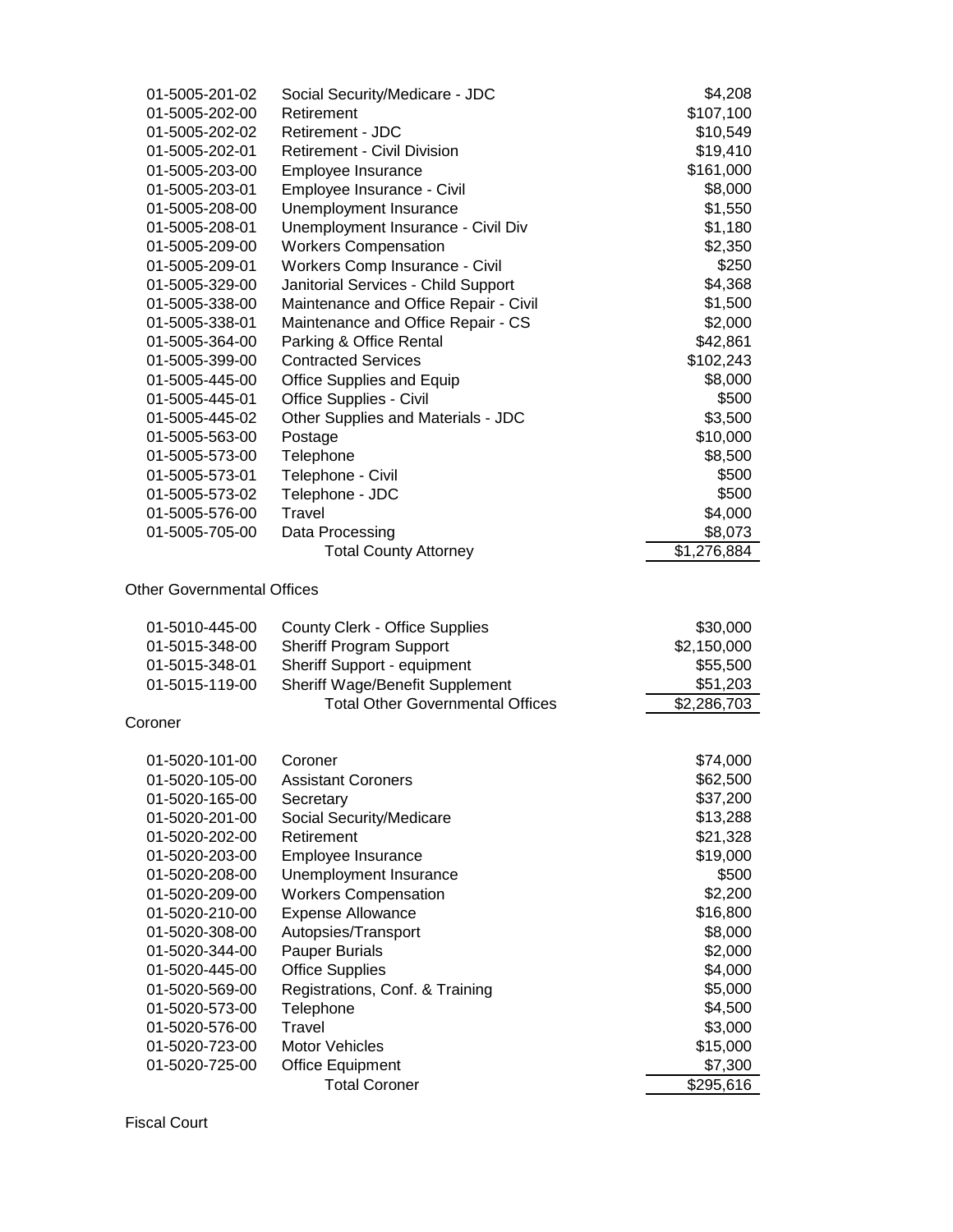| 01-5025-101-00             | <b>Fiscal Court - Commissioners</b>                                                  | \$161,000              |
|----------------------------|--------------------------------------------------------------------------------------|------------------------|
| 01-5025-185-00             | <b>Other Salaries</b>                                                                | \$157,000              |
| 01-5025-201-00             | Social Security/Medicare                                                             | \$24,327               |
| 01-5025-202-00             | Retirement                                                                           | \$60,992               |
| 01-5025-203-00             | Employee Insurance                                                                   | \$96,000               |
| 01-5025-208-00             | Unemployment Insurance                                                               | \$1,500                |
| 01-5025-209-00             | <b>Workers Compensation</b>                                                          | \$1,100                |
| 01-5025-210-01             | <b>Fiscal Court Meeting Expenses</b>                                                 | \$30,000               |
| 01-5025-212-00             | <b>Elected Official Training Incentive</b>                                           | \$16,400               |
| 01-5025-302-00             | Rewards & Advertising                                                                | \$2,000                |
| 01-5025-348-00             | Supplies & Materials                                                                 | \$5,000                |
| 01-5025-445-00             | <b>Office Supplies</b>                                                               | \$12,000               |
| 01-5025-531-00             | <b>Bond Premiums</b>                                                                 | \$1,000                |
| 01-5025-551-00             | Memberships                                                                          | \$3,000                |
| 01-5025-569-00             | Registrations, Conf. & Training                                                      | \$25,000               |
| 01-5025-571-00             | Renewals & Repairs                                                                   | \$4,000                |
| 01-5025-573-00             | Telephone                                                                            | \$25,000               |
| 01-5025-576-00             | <b>Commissioners Travel</b>                                                          | \$6,000                |
| 01-5025-576-01             | <b>Employee Travel</b>                                                               | \$2,000                |
| 01-5025-599-00             | Miscellaneous                                                                        | \$500                  |
| 01-5025-709-00             | <b>Furniture &amp; Fixtures</b>                                                      | \$1,000                |
| 01-5025-725-00             | <b>Office Equipment</b>                                                              | \$15,000               |
|                            | <b>Total Fiscal Court</b>                                                            | \$649,819              |
| 01-5030-367-00             | <b>PVA - Statutory Contribution</b><br><b>Total Property Valuation Administrator</b> | \$181,800<br>\$181,800 |
| <b>Board of Assessment</b> |                                                                                      |                        |
| 01-5035-191-00             | <b>Board of Assessment</b>                                                           | \$2,000                |
|                            | <b>Total Board of Assessment</b>                                                     | \$2,000                |
| <b>County Treasurer</b>    |                                                                                      |                        |
| 01-5040-102-00             | <b>County Treasurer</b>                                                              | \$109,500              |
| 01-5040-185-00             | <b>Other Salaries</b>                                                                | \$156,500              |
| 01-5040-201-00             | Social Security/Medicare                                                             | \$20,349               |
| 01-5040-202-00             | Retirement                                                                           | \$51,019               |
| 01-5040-203-00             | Employee Insurance                                                                   | \$36,000               |
| 01-5040-208-00             | Unemployment Insurance                                                               | \$800                  |
| 01-5040-209-00             | <b>Workers Compensation</b>                                                          | \$1,100                |
| 01-5040-445-00             | <b>Office Supplies</b>                                                               | \$500                  |
| 01-5040-531-00             | <b>Bond Premium</b>                                                                  | \$750                  |
| 01-5040-551-00             | Memberships                                                                          | \$250                  |
| 01-5040-569-00             | Registrations, Conf. & Training                                                      | \$3,500                |
| 01-5040-705-00             | Data Processing Equipment                                                            | \$1,000                |
| 01-5040-705-01             | <b>Accounting Software</b>                                                           | \$6,500                |
| 01-5040-725-00             | <b>Office Equipment</b>                                                              | \$500<br>\$388,268     |
|                            | <b>Total County Treasurer</b>                                                        |                        |

Office of Human Resources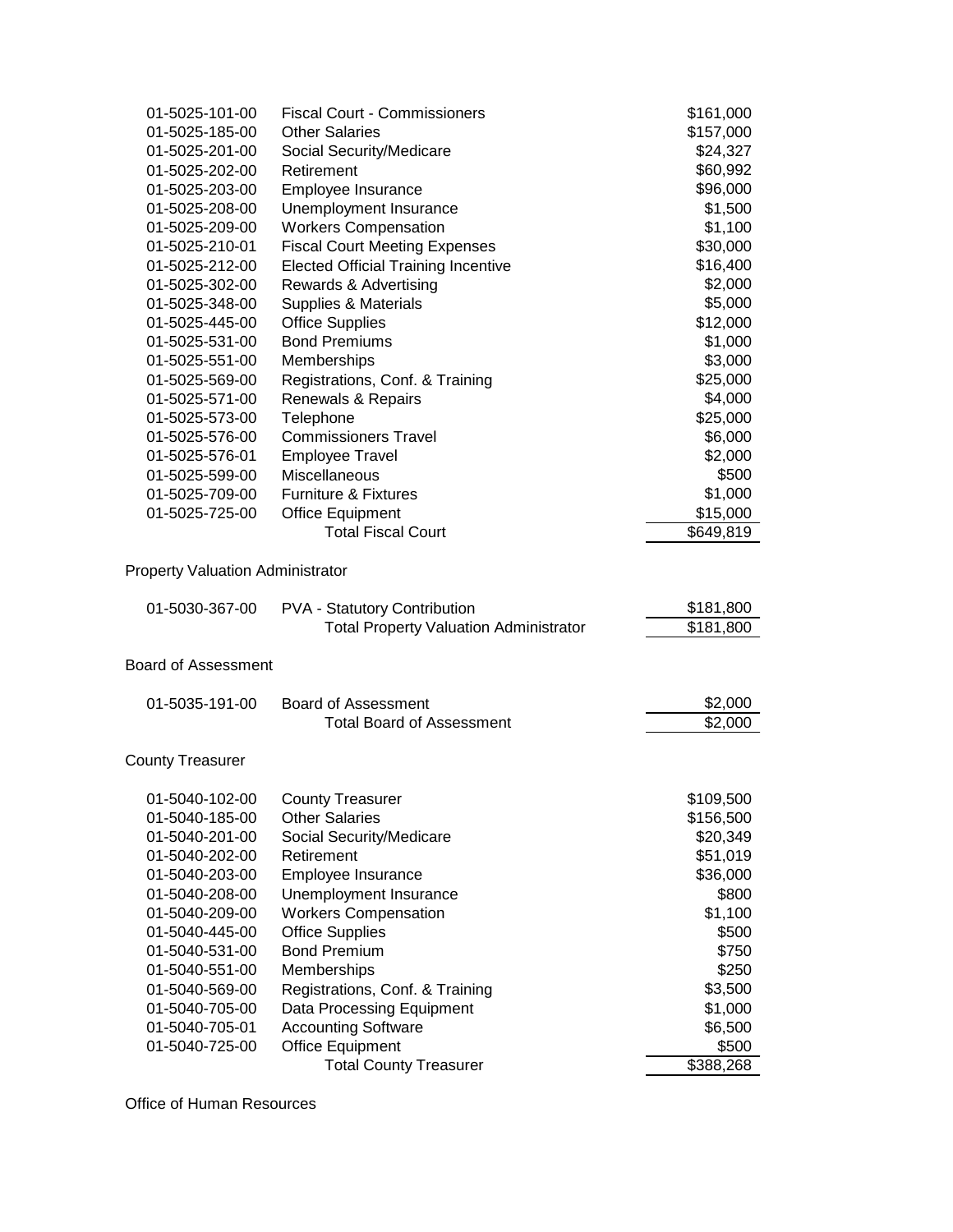| 01-5046-185-00                        | <b>Other Salaries</b>                                                    | \$40,000              |
|---------------------------------------|--------------------------------------------------------------------------|-----------------------|
| 01-5046-201-00                        | Social Security/Medicare                                                 | \$3,060               |
| 01-5046-202-00                        | Retirement                                                               | \$7,672               |
| 01-5046-203-00                        | Employee Insurance                                                       | \$4,300               |
| 01-5046-208-00                        | Unemployment Insurance                                                   | \$200                 |
| 01-5046-209-00                        | <b>Workers Compensation</b>                                              | \$150                 |
| 01-5046-445-00                        | <b>Office Supplies</b>                                                   | \$500                 |
| 01-5046-551-00                        | Memberships                                                              | \$600                 |
| 01-5046-569-00                        | Registrations, Conf. & Training                                          | \$4,000               |
| 01-5046-594-00                        | Health, Wellness, and Safety                                             | \$10,000              |
| 01-5046-595-00                        | <b>Education and Testing</b>                                             | \$500                 |
| 01-5046-705-01                        | <b>Accounting Software</b>                                               | \$2,000               |
| 01-5046-709-00                        | <b>Furniture and Fixtures</b>                                            | \$500                 |
| 01-5046-725-00                        | <b>Office Equipment</b>                                                  | \$500                 |
|                                       | <b>Total Office of Human Resources</b>                                   | \$73,982              |
| <b>Information Systems Department</b> |                                                                          |                       |
| 01-5057-129-00                        | Data Processing                                                          | \$187,000             |
| 01-5057-201-00                        | Social Security/Medicare                                                 | \$14,306              |
| 01-5057-202-00                        | Retirement                                                               | \$35,867              |
| 01-5057-203-00                        | Employee Insurance                                                       | \$36,000              |
| 01-5057-208-00                        | Unemployment Insurance                                                   | \$400                 |
| 01-5057-209-00                        | <b>Workers Compensation</b>                                              | \$150                 |
| 01-5057-333-00                        | Maintenance Agreements                                                   | \$5,400               |
| 01-5057-569-00                        | Registrations, Conf. & Training                                          | \$3,400               |
| 01-5057-573-00                        | Telephone                                                                | \$3,168               |
|                                       |                                                                          |                       |
| 01-5057-705-00                        | Data Processing Equipment<br><b>Total Information Systems Department</b> | \$50,000<br>\$335,691 |
| Law Librarian                         |                                                                          |                       |
| 01-5060-101-00                        | Law Librarian                                                            | \$600                 |
|                                       | <b>Total Law Librarian</b>                                               | \$600                 |
| <b>Election Expenses</b>              |                                                                          |                       |
| 01-5065-191-00                        | <b>Election Board</b>                                                    | \$17,000              |
| 01-5065-192-00                        | <b>Election Officer Per Diem</b>                                         | \$110,000             |
| 01-5065-194-00                        | <b>Election Tabulators</b>                                               | \$2,000               |
| 01-5065-302-00                        | Advertising                                                              | \$28,000              |
| 01-5065-341-00                        | Repair & Transport Voting Machines                                       | \$20,000              |
| 01-5065-347-00                        | Rental - Polling Place                                                   | \$4,000               |
| 01-5065-348-00                        | Voter Registration                                                       | \$3,000               |
| 01-5065-445-00                        | <b>Supplies</b>                                                          | \$118,500             |
| 01-5065-737-00                        | <b>Voting Machines</b>                                                   | \$20,000              |
|                                       | <b>Total Election Expenses</b>                                           | \$322,500             |
|                                       |                                                                          |                       |
| Oboro Metropolitan Planning & Zoning  |                                                                          |                       |
| 01-5070-507-00                        | Metropolitan Planning & Zoning                                           | \$159,510             |
|                                       | <b>Total Planning &amp; Zoning</b>                                       | \$159,510             |
| <b>Economic Development</b>           |                                                                          |                       |
| 01-5075-309-00                        | County Advocate                                                          | \$50,000              |
| 01-5075-348-00                        | Incentives                                                               | \$10,000              |
|                                       |                                                                          |                       |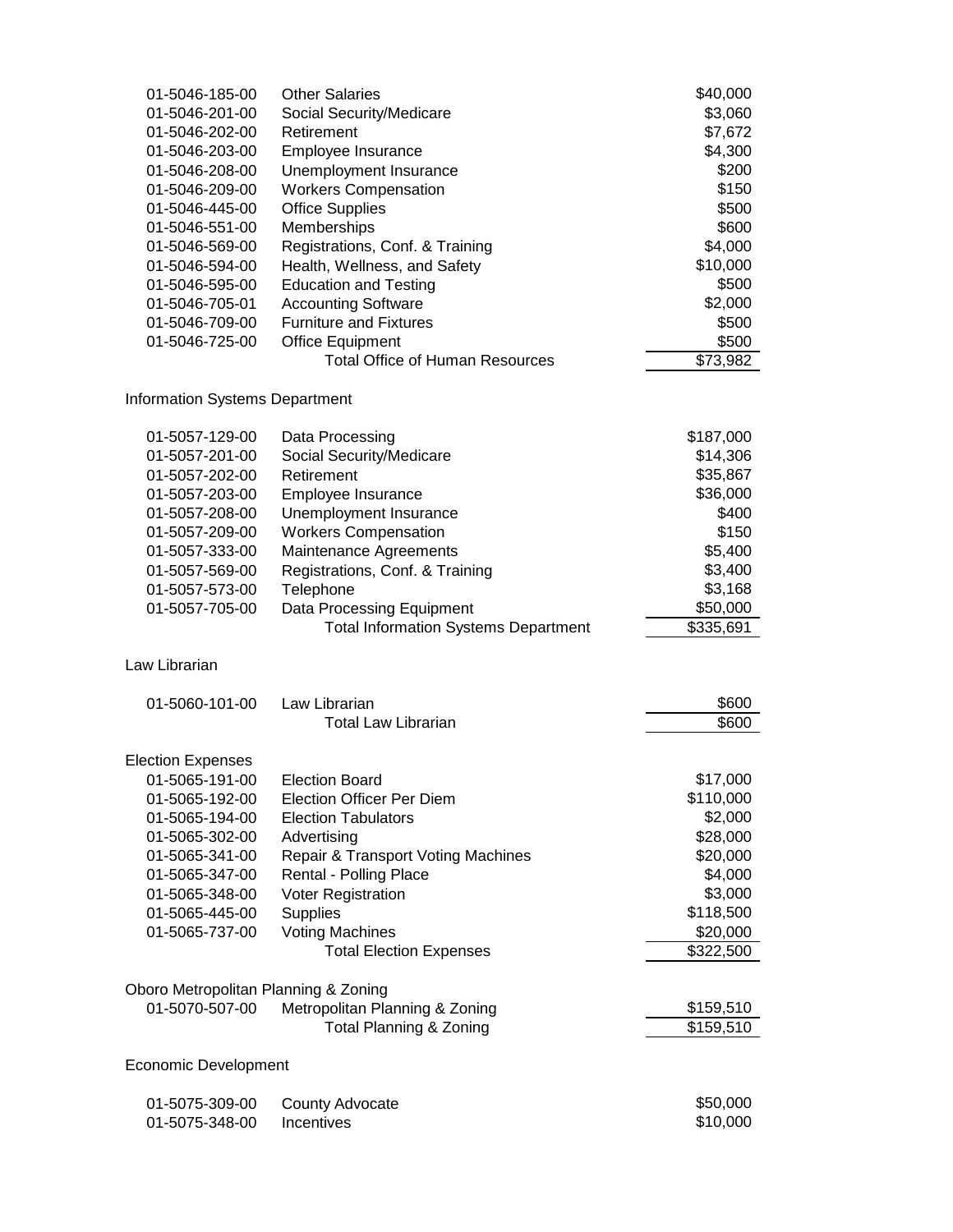| 01-5075-348-02 | Economic Development Corporation       | \$184,000 |
|----------------|----------------------------------------|-----------|
| 01-5075-348-08 | Convention Center Operations Pass Thru | \$230,000 |
|                | Total Economic Development             | \$474,000 |

| 01-5080-175-00         | Courthouse Custodian            | \$35,000             |
|------------------------|---------------------------------|----------------------|
| 01-5080-178-00         | <b>Courthouse Overtime</b>      | \$2,000              |
| 01-5080-201-00         | Social Security/Medicare        | \$2,831              |
| 01-5080-202-00         | Retirement                      | \$6,912              |
| 01-5080-203-00         | Employee Insurance              | \$15,000             |
| 01-5080-208-00         | Unemployment Insurance          | \$425                |
| 01-5080-209-00         | <b>Workers Compensation</b>     | \$1,700              |
| 01-5080-329-00         | Janitorial Contract             | \$45,000             |
| 01-5080-348-00         | <b>Materials &amp; Supplies</b> | \$40,000             |
| 01-5080-364-00         | Rental                          | \$1,800              |
| 01-5080-425-00         | Food - Work Release             | \$500                |
| 01-5080-481-00         | Uniforms                        | \$1,000              |
| 01-5080-525-00         | Insurance-Building & Contents   | \$9,000              |
| 01-5080-571-00         | Repairs                         | \$35,000             |
| 01-5080-571-01         | Landscaping                     | \$7,500              |
| 01-5080-573-00         | Telephone                       | \$1,000              |
| 01-5080-578-00         | <b>Utilities</b>                | \$115,000            |
| 01-5080-599-00         | Miscellaneous                   | \$500                |
| 01-5080-721-00         | Maintenance Equipment           | \$3,500              |
|                        | <b>Total Courthouse</b>         | \$323,668            |
| <b>Judicial Center</b> |                                 |                      |
| 01-5085-175-00         | JC Maintenance Supervisor       | \$63,500             |
| 01-5085-178-00         | Overtime Pay                    | \$3,000              |
| 01-5085-201-00         | Social Security/Medicare        | \$5,087              |
| 01-5085-202-00         | Retirement                      | \$12,422             |
| 01-5085-203-00         | Employee Insurance              | \$16,000             |
| 01-5085-208-00         | Unemployment Insurance          | \$425                |
| 01-5085-209-00         | <b>Workers Compensation</b>     | \$1,900              |
| 01-5085-329-00         | <b>Janitorial Contract</b>      | \$60,000             |
| 01-5085-348-00         | <b>Materials &amp; Supplies</b> | \$26,000             |
| 01-5085-364-00         | <b>Parking Rental</b>           | \$18,600             |
| 01-5085-425-00         | Food- Work Release              | \$500                |
| 01-5085-445-00         | <b>Office Supplies</b>          | \$250                |
| 01-5085-481-00         | Uniforms                        | \$1,000              |
| 01-5085-525-00         | Insurance-Building & Contents   | \$25,000             |
| 01-5085-571-00         | Repairs                         | \$55,000             |
| 01-5085-571-03         | Landscaping                     | \$1,000              |
| 01-5085-573-00         | Telephone                       | \$10,500             |
| 01-5085-578-00         |                                 | \$115,000            |
|                        | <b>Utilities</b>                |                      |
| 01-5085-599-00         | Miscellaneous                   | \$500                |
| 01-5085-721-00         | Maintenance Equipment           | \$1,000<br>\$416,684 |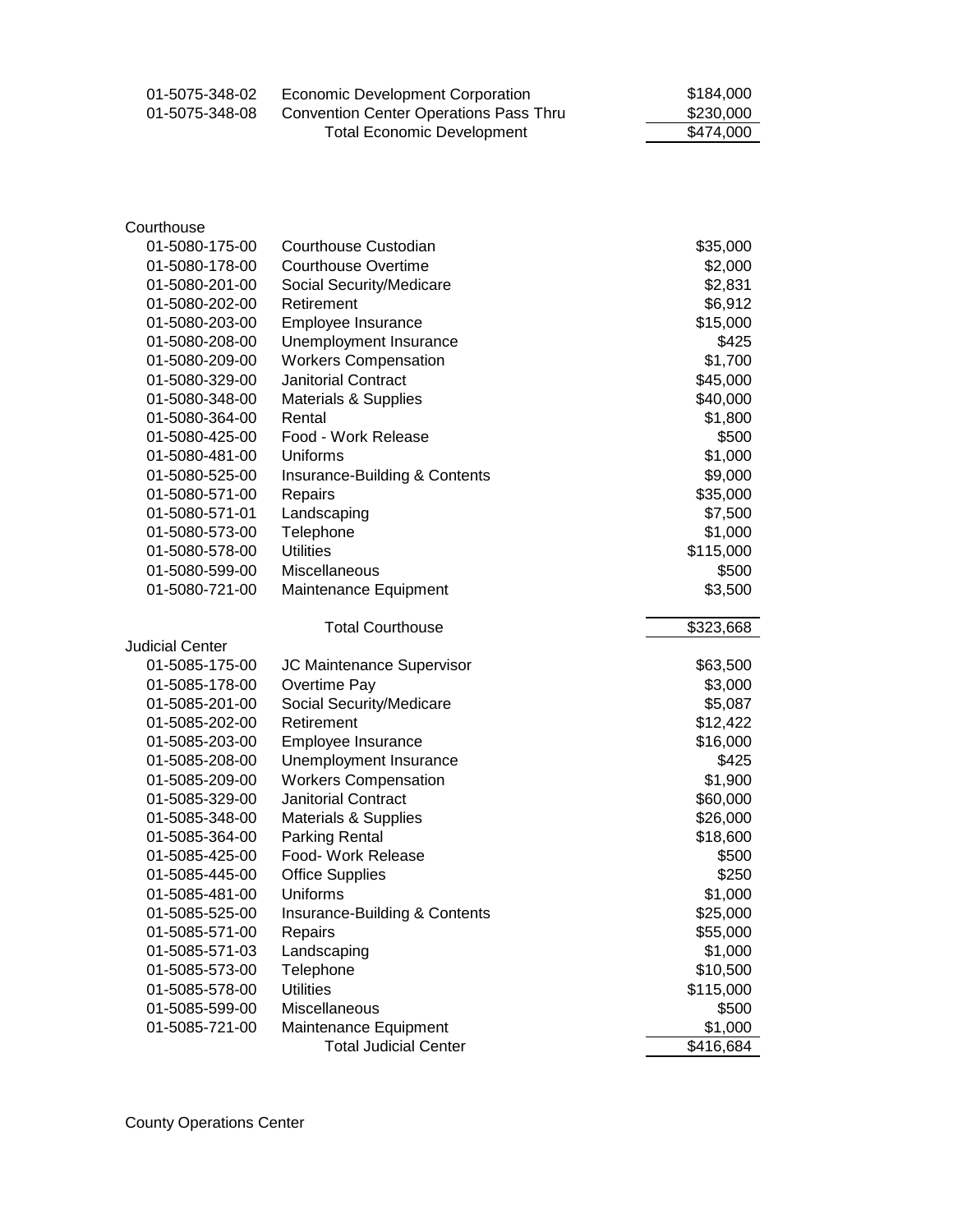| 01-5086-175-00                   | <b>Complex Maintenance Supervisor</b>                           | \$65,500            |
|----------------------------------|-----------------------------------------------------------------|---------------------|
| 01-5086-201-00                   | Social Security/Medicare                                        | \$5,011             |
| 01-5086-202-00                   | Retirement                                                      | \$12,563            |
| 01-5086-203-00                   | Employee Insurance                                              | \$24,000            |
| 01-5086-208-00                   | Unemployment Insurance                                          | \$425               |
| 01-5086-209-00                   | <b>Workers Compensation</b>                                     | \$1,700             |
| 01-5086-329-00                   | <b>Janitorial Contract</b>                                      | \$12,000            |
| 01-5086-348-00                   | <b>Materials and Supplies</b>                                   | \$8,000             |
| 01-5086-348-01                   | <b>Maintenance Contracts</b>                                    | \$8,000             |
| 01-5086-445-00                   | <b>Office Supplies</b>                                          | \$8,500             |
| 01-5086-481-00                   | Uniforms                                                        | \$500               |
| 01-5086-525-00                   | Insurance                                                       | \$19,000            |
| 01-5086-571-00                   | Repairs                                                         | \$32,000            |
| 01-5086-571-01                   | Landscaping                                                     | \$1,500             |
| 01-5086-573-00                   | Telephone                                                       | \$4,000             |
| 01-5086-578-00                   | <b>Utilities</b>                                                | \$55,000            |
| 01-5086-595-00                   | <b>Educational Training</b>                                     | \$1,500             |
| 01-5086-599-00                   | Miscellaneous                                                   | \$500               |
| 01-5086-721-00                   | Maintenance Equipment                                           | \$1,000             |
|                                  | <b>Total County Operations Center</b>                           | \$260,699           |
|                                  |                                                                 |                     |
| Robert M. Kirtley Judicial Annex |                                                                 |                     |
| 01-5087-329-00                   | <b>Janitorial Contract</b>                                      | \$2,500             |
| 01-5087-348-00                   | <b>Maintenance Contracts</b>                                    | \$5,500             |
| 01-5087-571-00                   | Repairs and Maintenance                                         | \$5,500             |
| 01-5087-578-00                   | <b>Utilities</b>                                                | \$30,000            |
|                                  | Total                                                           | \$43,500            |
|                                  |                                                                 |                     |
|                                  |                                                                 |                     |
|                                  | <b>Total GENERAL GOVERNMENT</b>                                 | \$7,799,619         |
|                                  |                                                                 |                     |
|                                  | PROTECTION TO PERSONS AND PROPERTY                              |                     |
| Juvenile Housing                 |                                                                 |                     |
| 01-5102-399-00                   |                                                                 | \$30,000            |
|                                  | Payments for Housing Juveniles<br><b>Total Juvenile Housing</b> | \$30,000            |
|                                  |                                                                 |                     |
| <b>Fire Departments</b>          |                                                                 |                     |
|                                  |                                                                 |                     |
| 01-5120-121-00                   | <b>Fire Department Salaries</b>                                 | \$884,016           |
| 01-5120-178-00                   | Overtime Pay                                                    | \$485,239           |
| 01-5120-183-00                   | Fireman Incentive                                               | \$122,000           |
| 01-5120-201-00                   | Social Security/Medicare                                        | \$114,081           |
| 01-5120-202-00                   | Retirement                                                      | \$470,491           |
| 01-5120-203-00                   | Employee Insurance                                              | \$550,000           |
| 01-5120-208-00                   | Unemployment Insurance                                          | \$4,500             |
| 01-5120-209-00                   | <b>Workers Compensation</b>                                     | \$55,000            |
| 01-5120-348-00                   | Materials & Supplies                                            | \$8,500             |
| 01-5120-445-00                   | <b>Office Supplies</b>                                          | \$2,500             |
| 01-5120-455-00                   | Fuel & Oil                                                      | \$40,000            |
| 01-5120-481-00                   | Uniforms                                                        | \$12,600            |
| 01-5120-495-00                   | <b>Drug Testing</b>                                             | \$1,500             |
| 01-5120-525-00                   | Insurance - Bldg & Contents                                     | \$4,500             |
| 01-5120-535-00<br>01-5120-545-00 | Insurance - Vehicle<br>Maps                                     | \$62,000<br>\$1,000 |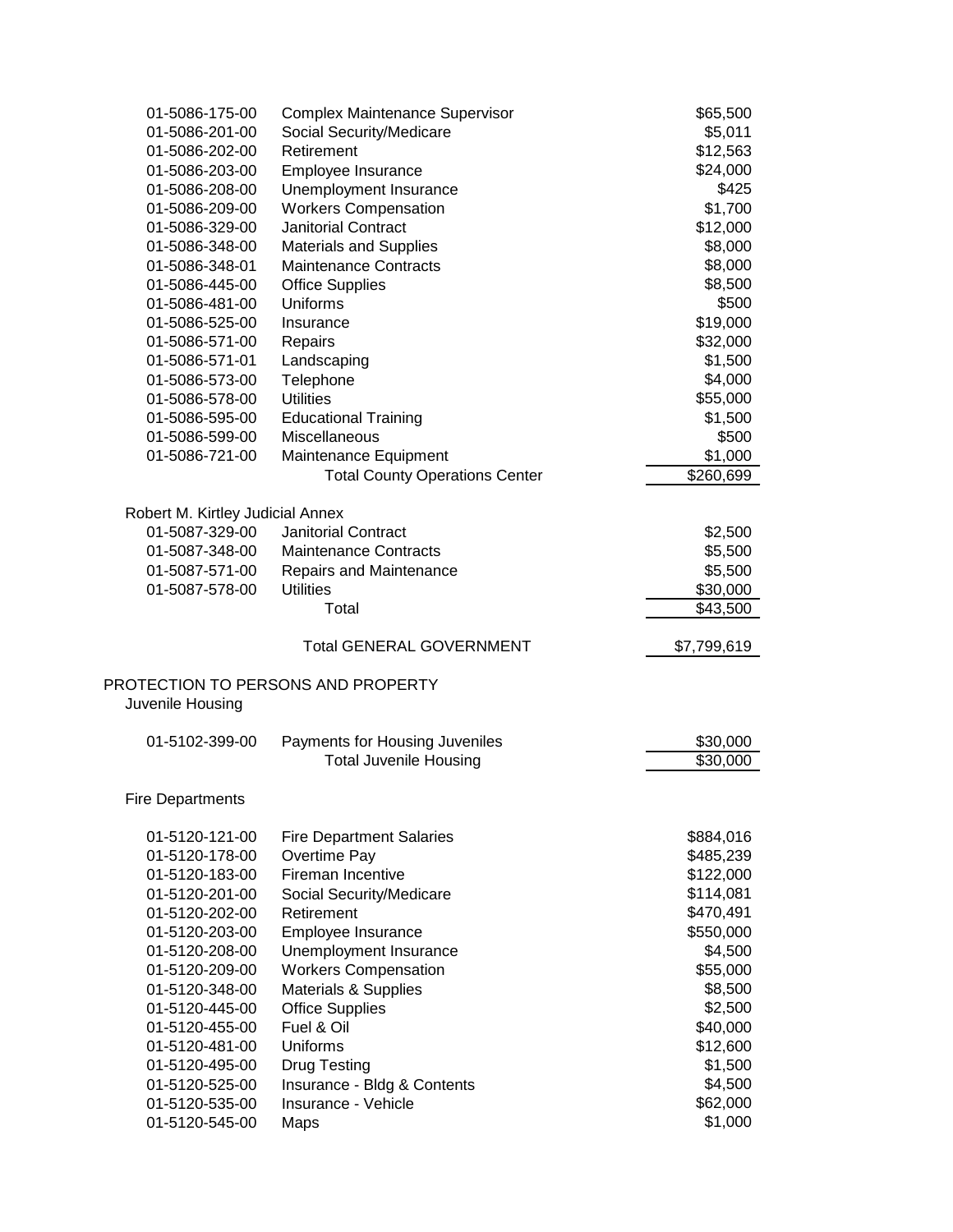| 01-5120-569-00 | Registrations, Conf., & Training | \$10,000    |
|----------------|----------------------------------|-------------|
| 01-5120-573-00 | Telephone                        | \$6,000     |
| 01-5120-576-00 | Travel                           | \$7,000     |
| 01-5120-578-00 | Utilities                        | \$30,000    |
| 01-5120-578-11 | Fire Inspector Department        | \$15,000    |
| 01-5120-578-12 | <b>Volunteer Station Account</b> | \$35,000    |
| 01-5120-586-00 | Maintenance - Building           | \$15,000    |
| 01-5120-588-00 | Maintenance - Equipment          | \$15,000    |
| 01-5120-592-00 | Rebuild Trucks & Pumps           | \$20,000    |
| 01-5120-595-00 | <b>Educational Training</b>      | \$6,000     |
| 01-5120-599-00 | <b>Miscellaneous</b>             | \$1,000     |
| 01-5120-723-00 | <b>Vehicles</b>                  | \$200,000   |
| 01-5120-725-00 | Office Furniture & Equipment     | \$5,000     |
| 01-5120-739-00 | Other Equipment                  | \$67,100    |
| 01-5120-742-00 | <b>Building and Construction</b> | \$250,000   |
|                | <b>Total Fire Departments</b>    | \$3,500,027 |

Emergency Management Agency

| 01-5135-107-00 | <b>EMA Director</b>                             | \$54,500  |
|----------------|-------------------------------------------------|-----------|
| 01-5135-185-00 | <b>Other Salaries</b>                           | \$131,000 |
| 01-5135-201-00 | Social Security/Medicare                        | \$14,191  |
| 01-5135-202-00 | Retirement                                      | \$35,579  |
| 01-5135-203-00 | Employee Insurance                              | \$42,000  |
| 01-5135-208-00 | Unemployment Insurance                          | \$500     |
| 01-5135-209-00 | <b>Workers Compensation</b>                     | \$1,800   |
| 01-5135-413-00 | Data Processing                                 | \$4,000   |
| 01-5135-420-00 | <b>Emergency Shelters Supplies and Services</b> | \$8,500   |
| 01-5135-445-00 | <b>Office Supplies</b>                          | \$3,000   |
| 01-5135-451-00 | Dues & Subscriptions                            | \$800     |
| 01-5135-455-00 | Fuel, Oil & Lubricants                          | \$1,200   |
| 01-5135-481-00 | Uniforms                                        | \$600     |
| 01-5135-535-00 | Insurance - Vehicle                             | \$3,500   |
| 01-5135-548-00 | <b>Community Warning</b>                        | \$40,000  |
| 01-5135-548-01 | <b>Emergency Operations Center</b>              | \$2,500   |
| 01-5135-548-02 | Search and Rescue                               | \$8,000   |
| 01-5135-569-00 | Registrations, Conf, & Training                 | \$7,000   |
| 01-5135-569-01 | County-wide exercises                           | \$3,000   |
| 01-5135-573-00 | Telephone                                       | \$5,200   |
| 01-5135-578-00 | Utilities - Siren                               | \$7,800   |
| 01-5135-592-00 | Vehicle Maintenance                             | \$1,000   |
| 01-5135-599-00 | Miscellaneous                                   | \$100     |
| 01-5135-703-00 | Communications                                  | \$7,000   |
| 01-5135-703-02 | <b>Homeland Security</b>                        | \$5,500   |
| 01-5135-725-00 | <b>Office Equipment</b>                         | \$2,000   |
| 01-5135-739-00 | Other Equipment                                 | \$600     |
|                | <b>Total Emergency Management Agency</b>        | \$390,870 |
|                |                                                 |           |

Office of E911

| 01-5145-331-00 | Lease - E911         | \$10,000  |
|----------------|----------------------|-----------|
| 01-5145-348-00 | E911 Expense         | \$672.231 |
| 01-5145-413-00 | <b>CAD System</b>    | \$5,000   |
|                | Total Office of E911 | \$687.231 |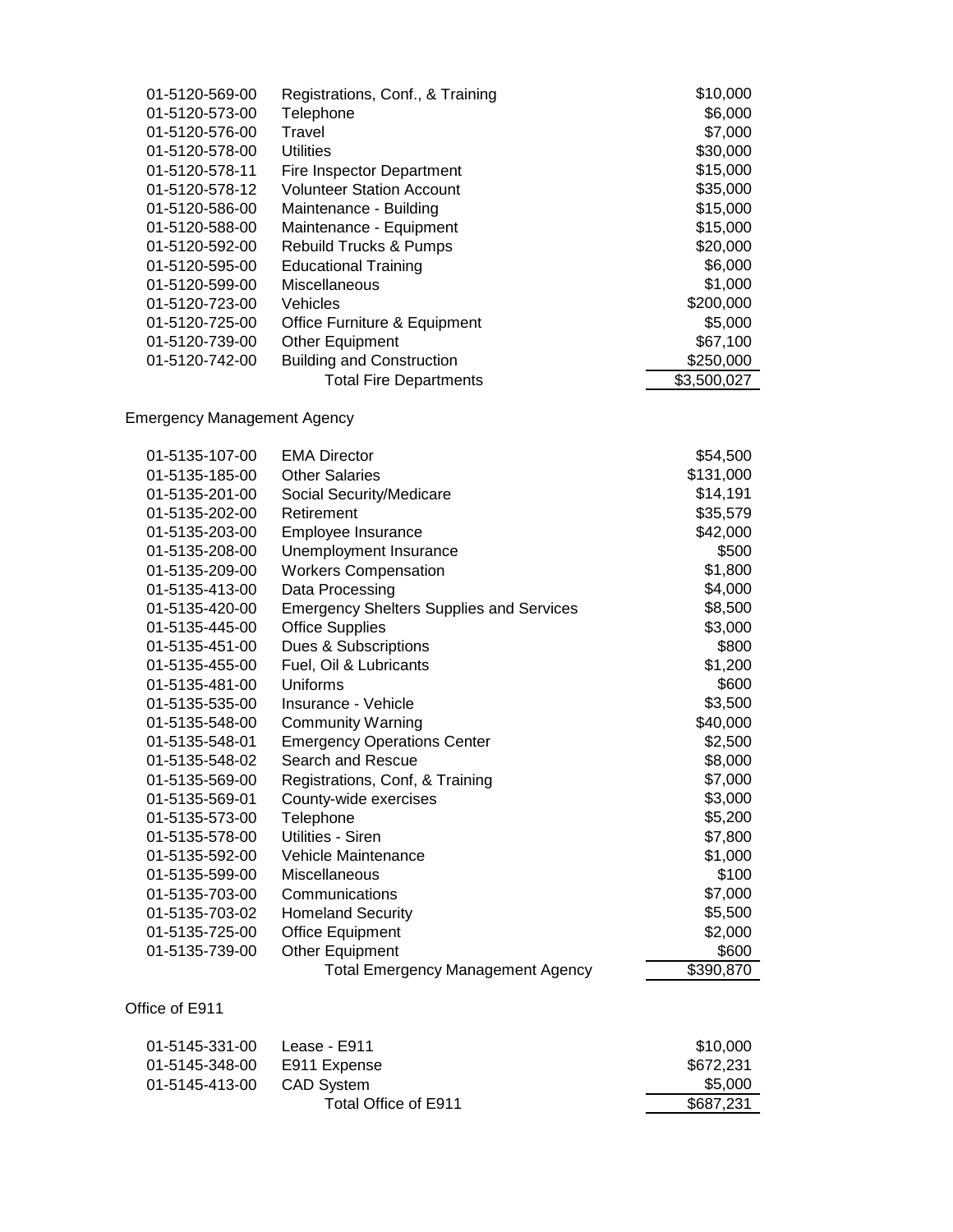| 01-5150-513-00<br>01-5175-903-00     | <b>State Forestry</b><br>Public Defender - County Support | \$2,000<br>\$15,000 |
|--------------------------------------|-----------------------------------------------------------|---------------------|
|                                      | <b>Total Other Governmental Offices</b>                   | \$17,000            |
|                                      | <b>Total Protection to Persons and Property</b>           | \$4,625,128         |
| <b>GENERAL HEALTH AND SANITATION</b> |                                                           |                     |
| <b>Animal Control</b>                |                                                           |                     |
| 01-5205-172-00                       | <b>Animal Control Salaries</b>                            | \$278,000           |
| 01-5205-178-00                       | Overtime Pay                                              | \$20,000            |
| 01-5205-185-00                       | On Call Pay Allowance                                     | \$6,000             |
| 01-5205-201-00                       | Social Security/Medicare                                  | \$23,256            |
| 01-5205-202-00                       | Retirement                                                | \$58,307            |
| 01-5205-203-00                       | Employee Insurance                                        | \$100,000           |
| 01-5205-208-00                       | Unemployment Insurance                                    | \$1,000             |
| 01-5205-209-00                       | <b>Workers Compensation</b>                               | \$6,000             |
| 01-5205-302-00                       | Advertising                                               | \$5,000             |
| 01-5205-348-00                       | <b>Material &amp; Supplies</b>                            | \$15,000            |
| 01-5205-348-01                       | Animal Food                                               | \$8,500             |
| 01-5205-403-00                       | <b>Animal Treatment &amp; Tags</b>                        | \$135,000           |
| 01-5205-403-01                       | <b>Educational Supplies</b>                               | \$1,000             |
| 01-5205-403-02                       | <b>Employee Vaccinations</b>                              | \$2,000             |
| 01-5205-413-00                       | Data Processing Expenses                                  | \$1,500             |
| 01-5205-425-00                       | Food- Work Release                                        | \$3,000             |
| 01-5205-445-00                       | <b>Office Supplies</b>                                    | \$3,000             |
| 01-5205-481-00                       | Uniforms                                                  | \$2,000             |
| 01-5205-490-01                       | <b>Other Equipment</b>                                    | \$9,500             |
| 01-5205-495-00                       | <b>Drug Testing</b>                                       | \$400               |
| 01-5205-535-00                       | Insurance - Vehicle                                       | \$3,000             |
| 01-5205-550-00                       | <b>Medical Supplies</b>                                   | \$20,000            |
| 01-5205-569-00                       | Registrations, Conf & Training                            | \$4,000             |
| 01-5205-573-00                       | Telephone                                                 | \$2,000             |
| 01-5205-586-00                       | Maintenance - Building                                    | \$3,000             |
| 01-5205-588-00                       | Maintenance - Equipment                                   | \$500               |
| 01-5205-592-00                       | Maintenance - Vehicle                                     | \$5,000             |
| 01-5205-599-00                       | Miscellaneous                                             | \$1,000             |
|                                      | <b>Total Animal Control</b>                               | \$716,963           |
| Soil Conservation                    |                                                           |                     |
| 01-5235-507-00                       | <b>Soil Conservation District</b>                         | \$40,000            |
|                                      | <b>Total Soil Conservation</b>                            | \$40,000            |
|                                      | <b>Total GENERAL HEALTH AND SANITATION</b>                | \$756,963           |
|                                      |                                                           |                     |
| <b>SOCIAL SERVICES</b>               |                                                           |                     |
| Senior Citizens Programs             |                                                           |                     |
| 01-5305-507-02                       | <b>RSVP</b>                                               | \$3,825             |
| 01-5305-507-04                       | <b>Munday Activity Center</b>                             | \$46,951            |
|                                      | <b>Total Senior Citizens Programs</b>                     | \$50,776            |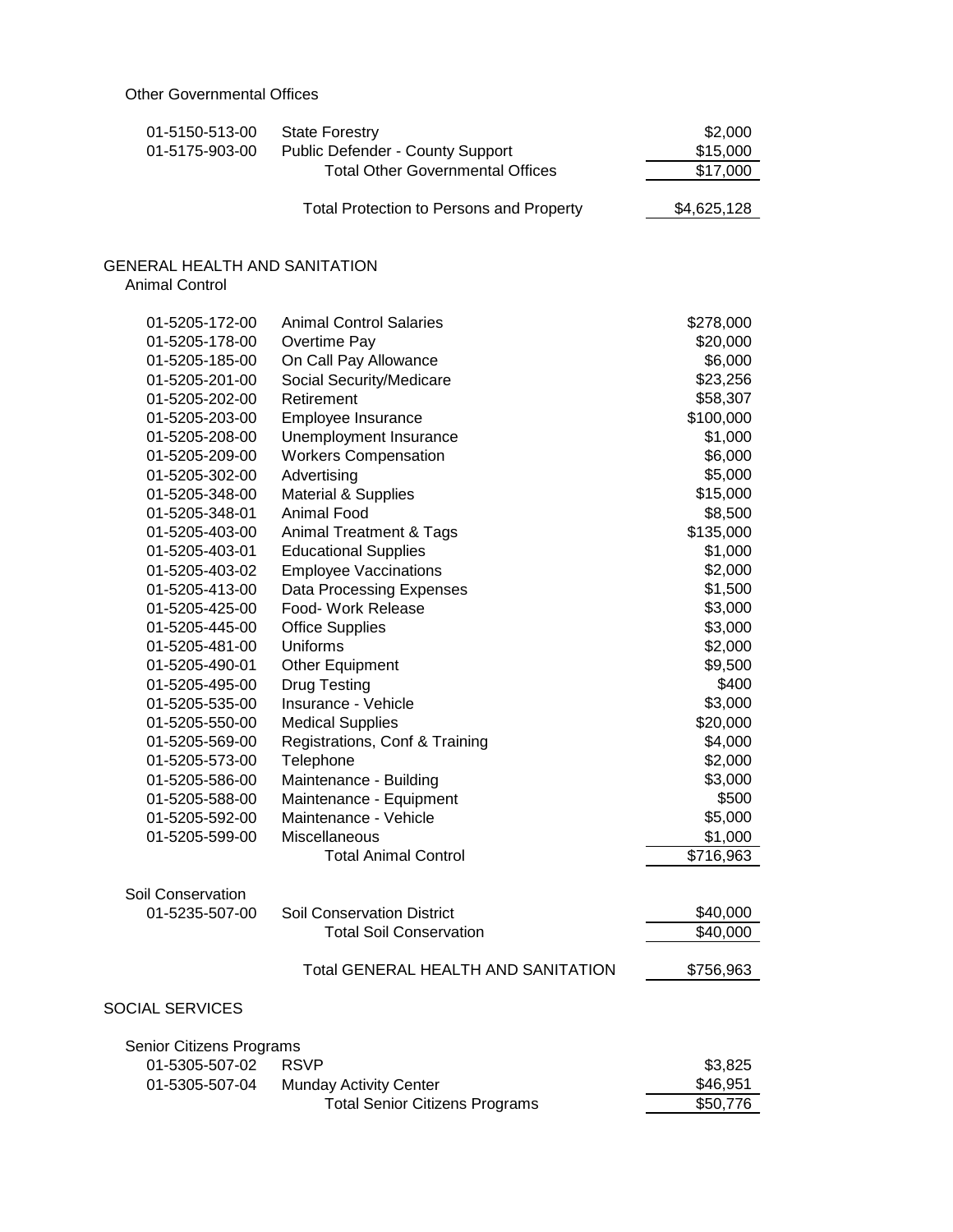Services to Children and Youth

| 01-5315-507-01 | Levy Trust - Girls Inc.                     | \$10,000  |
|----------------|---------------------------------------------|-----------|
| 01-5315-507-02 | Levy Trust - Boys Club                      | \$8,000   |
| 01-5315-507-03 | Levy Trust - Wendell Foster Center          | \$8,699   |
| 01-5315-507-04 | Levy Trust - HL Neblett Center              | \$12,000  |
| 01-5315-507-12 | Mary Kendell Home - Per Diem                | \$40,000  |
| 01-5315-507-13 | St Joseph Peace Mission - Per diem Juvenile | \$126,000 |
| 01-5315-507-15 | Levy Trust - YMCA Kids                      | \$5,000   |
| 01-5315-507-18 | Mentorkids (formerly Quest for Kids)        | \$1,500   |
| 01-5315-507-20 | Institute for Young Artists                 | \$3,000   |
| 01-5315-507-21 | Imagination Library                         | \$5,000   |
| 01-5315-507-22 | Junior Achievement                          | \$10,000  |
| 01-5315-507-23 | CASA                                        | \$4,460   |
|                | <b>Total Services to Children and Youth</b> | \$233,659 |

### General Charity and Welfare

| 01-5330-507-02     | New Beginnings                           | \$2,500  |
|--------------------|------------------------------------------|----------|
| 01-5330-507-03     | <b>Human Relations Commission</b>        | \$10,000 |
| 01-5330-507-05     | <b>Community Dental Clinic</b>           | \$15,000 |
| 01-5330-507-06     | <b>OASIS</b>                             | \$12,000 |
| 01-5330-507-10     | <b>Boulware Center</b>                   | \$10,000 |
| 01-5330-507-14     | Tradewater Lower Green River Watch       | \$1,500  |
| 01-5330-507-20     | <b>Crime Stoppers</b>                    | \$1,500  |
| 01-5330-507-21     | Pitino Shelter                           | \$2,500  |
| 01-5330-507-22     | DC CAP                                   | \$25,000 |
| 01-5330-507-23     | <b>St. Benedicts Shelter</b>             | \$2,500  |
| 01-5330-507-25     | Two Rivers Buddy Ball                    | \$3,000  |
| 01-5330-507-27     | <b>Help Office</b>                       | \$5,000  |
|                    | <b>Total General Charity and Welfare</b> | \$90,500 |
| Victims Assistance |                                          |          |
| 01-5341-185-00     | <b>Other Salaries</b>                    | \$37,100 |
| 01-5341-201-00     | Social Security/Medicare                 | \$2,850  |

| <u>UI UUTI IUU UU</u> | vulul valahva                  | $vu$ , $vu$ |
|-----------------------|--------------------------------|-------------|
| 01-5341-201-00        | Social Security/Medicare       | \$2,850     |
| 01-5341-208-00        | Unemployment Insurance         | \$200       |
| 01-5341-209-00        | <b>Workers Compensation</b>    | \$500       |
| 01-5341-329-00        | <b>Janitorial Contract</b>     | \$1,000     |
| 01-5341-364-00        | Parking                        | \$600       |
| 01-5341-445-00        | <b>Office Supplies</b>         | \$1,000     |
| 01-5341-563-00        | Postage                        | \$600       |
| 01-5341-569-00        | Registrations, Conf & Training | \$1,500     |
| 01-5341-573-00        | Telephone                      | \$1,600     |
| 01-5341-576-00        | Travel                         | \$1,500     |
| 01-5341-739-00        | Other Equipment                | \$500       |
|                       | Total Victims Assistance       | \$48,950    |
|                       |                                |             |

## Total SOCIAL SERVICES \$423,885

## RECREATION AND CULTURE Recreation and Culture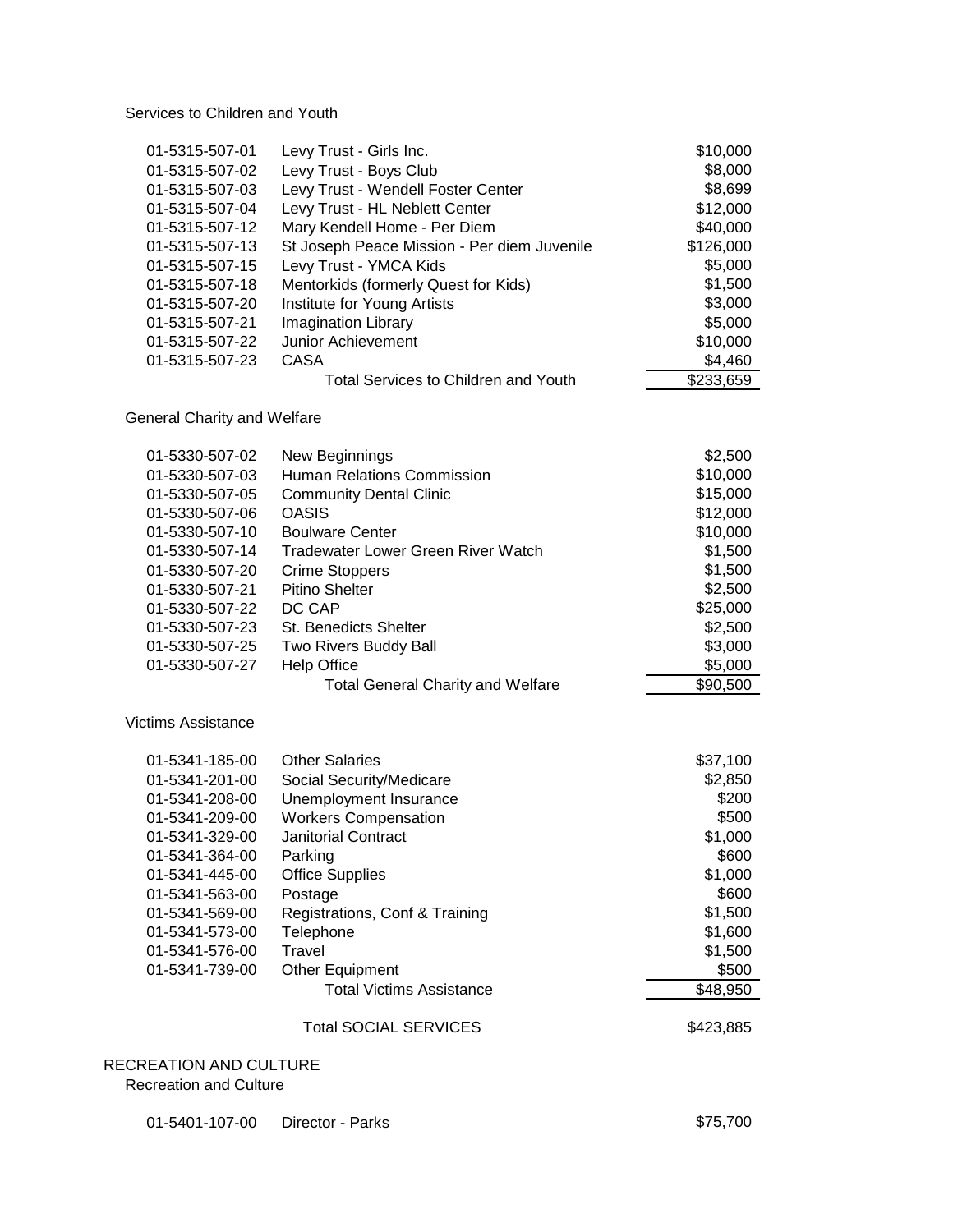| 01-5401-178-00            | Overtime Pay                                     | \$8,000     |
|---------------------------|--------------------------------------------------|-------------|
| 01-5401-179-00            | Part-Time/Seasonal Pay                           | \$127,270   |
| 01-5401-185-00            | <b>Other Salaries</b>                            | \$281,000   |
| 01-5401-201-00            | Social Security/Medicare                         | \$37,636    |
| 01-5401-202-00            | Retirement                                       | \$69,949    |
| 01-5401-203-00            | Employee Insurance                               | \$110,000   |
| 01-5401-208-00            | Unemployment Insurance                           | \$3,500     |
| 01-5401-209-00            | <b>Workers Compensation</b>                      | \$22,000    |
| 01-5401-302-00            | Advertising                                      | \$12,000    |
| 01-5401-342-00            | Parks Grant-County Match                         | \$50,000    |
| 01-5401-348-00            | <b>Materials &amp; Supplies</b>                  | \$8,500     |
| 01-5401-364-00            | Rental                                           | \$9,000     |
| 01-5401-399-00            | <b>Contract Services - Grounds</b>               | \$5,500     |
| 01-5401-399-01            | <b>Contract Services - Programs</b>              | \$4,000     |
| 01-5401-399-02            | <b>Contract Services - Other</b>                 | \$3,000     |
| 01-5401-455-00            | Fuel & Oil                                       | \$18,500    |
| 01-5401-467-00            | <b>Recreation Programs &amp; Supplies</b>        | \$22,000    |
| 01-5401-481-00            | Uniforms                                         | \$1,500     |
| 01-5401-525-00            | Insurance - Bldg/Contents                        | \$5,000     |
| 01-5401-529-00            | Insurance - Liability                            | \$23,800    |
| 01-5401-535-00            | Insurance - Vehicle                              | \$5,000     |
| 01-5401-571-00            | Renewals & Repairs                               | \$4,000     |
| 01-5401-573-00            | Telephone                                        | \$6,000     |
| 01-5401-576-00            | <b>Travel</b>                                    | \$3,500     |
| 01-5401-578-00            | <b>Utilities</b>                                 | \$88,125    |
| 01-5401-585-00            | Maintenance - Bldg/Grounds                       | \$58,000    |
| 01-5401-585-01            | Landscaping                                      | \$30,000    |
| 01-5401-588-00            | Maintenance - Equipment                          | \$14,000    |
| 01-5401-592-00            | Maintenance - Vehicle                            | \$6,000     |
| 01-5401-594-00            | Safety - Health/First Aid Supplies               | \$4,700     |
| 01-5401-599-00            | Miscellaneous                                    | \$500       |
| 01-5401-709-00            | <b>Furniture &amp; Fixtures</b>                  | \$1,000     |
| 01-5401-725-00            | <b>Office Equipment</b>                          | \$1,500     |
| 01-5401-739-00            | <b>Other Equipment</b>                           | \$2,000     |
| 01-5401-742-00            | <b>Building &amp; Construction</b>               | \$694,500   |
| 01-5401-742-01            | <b>Building &amp; Construction - Playgrounds</b> | \$13,500    |
|                           | <b>Total Parks Department</b>                    | \$1,830,180 |
|                           |                                                  |             |
| <b>Tourist Commission</b> |                                                  |             |
| 01-5420-507-00            | <b>Tourist Commission</b>                        | \$690,000   |
|                           | <b>Total Tourist Commission</b>                  | \$690,000   |
|                           |                                                  |             |
| <b>Cultural Programs</b>  |                                                  |             |
| 01-5425-507-04            | Owensboro Dance Theatre                          | \$2,500     |
| 01-5425-507-06            | <b>Veterans Affairs Committee</b>                | \$1,500     |
| 01-5425-507-12            | <b>Fiscal Court Contributions</b>                | \$5,000     |
| 01-5425-507-14            | <b>Friday After Five</b>                         | \$2,500     |
| 01-5425-507-17            | <b>Western KY Botanical</b>                      | \$12,500    |
| 01-5425-507-18            | <b>Hager Foundation</b>                          | \$2,000     |
| 01-5425-507-19            | <b>Sister Cities</b>                             | \$3,500     |
| 01-5425-507-20            | <b>Homeless Council</b>                          | \$5,250     |
| 01-5425-507-24            | Joe Ford Nature Center                           | \$2,000     |
| 01-5425-507-25            | <b>Grillin and Chillin</b>                       | \$500       |
|                           | <b>Total Cultural Programs</b>                   | \$37,250    |
|                           |                                                  |             |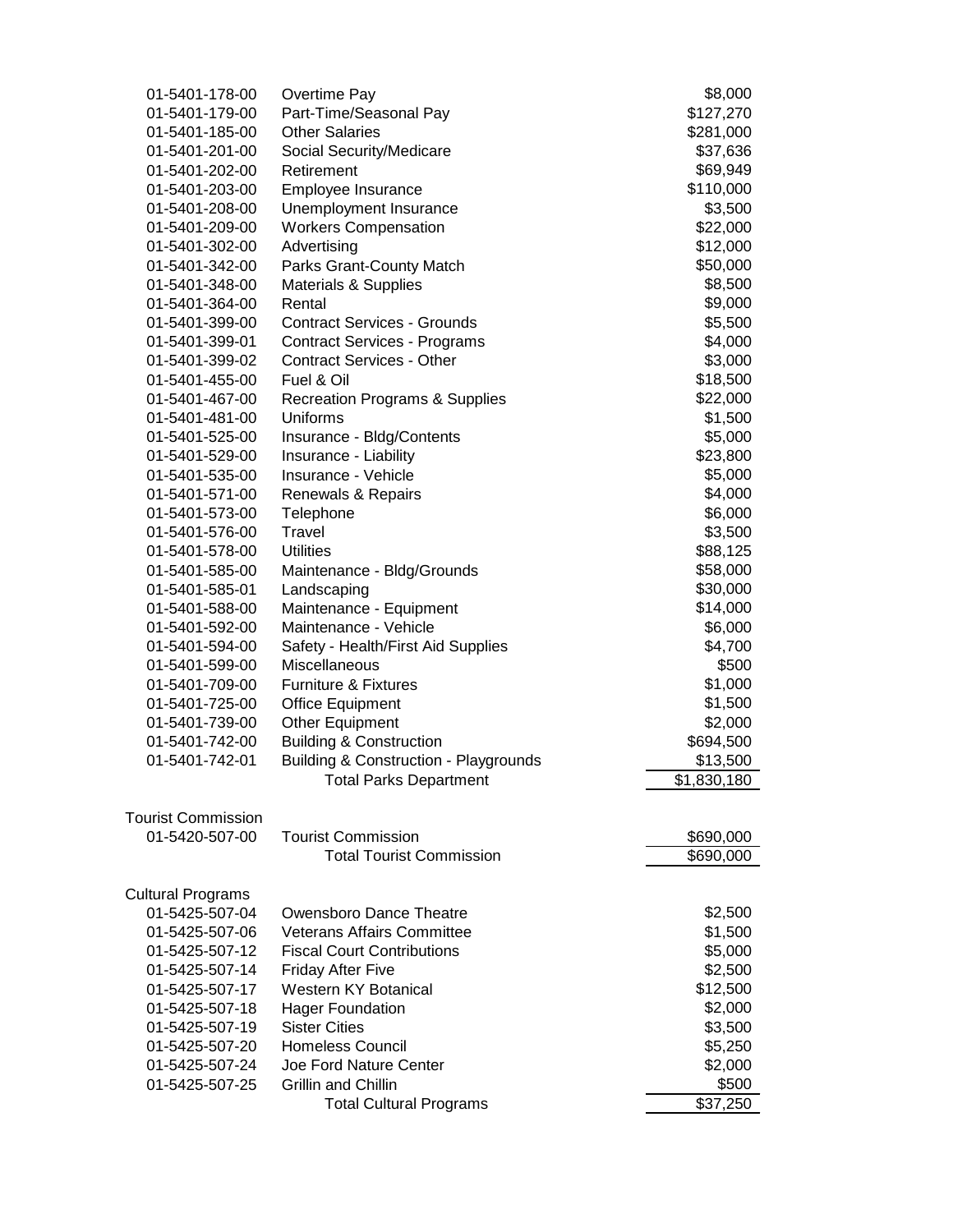|                                  | <b>Total RECREATION AND CULTURE</b>                                          | \$2,557,430           |
|----------------------------------|------------------------------------------------------------------------------|-----------------------|
|                                  |                                                                              |                       |
| <b>AIRPORT SERVICES</b>          |                                                                              |                       |
| Airport                          |                                                                              |                       |
| 01-6201-507-00                   | <b>Airport Operations</b><br><b>Total Airport</b>                            | \$192,500             |
|                                  |                                                                              | \$192,500             |
|                                  | <b>Total AIRPORT SERVICES</b>                                                | \$192,500             |
|                                  |                                                                              |                       |
| <b>TRANSPORTATION</b>            |                                                                              |                       |
| <b>Busing Services</b>           |                                                                              |                       |
| 01-6301-370-00                   | Daviess County School Board - Transportation                                 | \$300,000             |
|                                  | <b>Total Busing Services</b>                                                 | \$300,000             |
|                                  |                                                                              |                       |
|                                  | <b>Total TRANSPORTATION</b>                                                  | \$300,000             |
|                                  |                                                                              |                       |
| <b>CAPITAL PROJECTS</b>          |                                                                              |                       |
| <b>Capital Projects</b>          |                                                                              |                       |
| 01-8011-716-00                   | Property Development/Waterline Extension                                     | \$5,000               |
| 01-8099-721-04<br>01-8099-721-13 | <b>GIS/GPS Project</b><br><b>Ambulance Grant</b>                             | \$125,000<br>\$10,500 |
|                                  | <b>Total Capital Projects</b>                                                | $\sqrt{$}140,500$     |
|                                  |                                                                              |                       |
|                                  | <b>Total CAPITAL PROJECTS</b>                                                | \$140,500             |
| <b>ADMINISTRATION</b>            |                                                                              |                       |
| <b>General Services</b>          |                                                                              |                       |
| 01-9100-185-00                   | Payroll                                                                      | \$1,000               |
| 01-9100-307-00                   | <b>Professional Services</b>                                                 | \$225,000             |
| 01-9100-318-00                   | <b>Data Processing Services</b>                                              | \$6,000               |
| 01-9100-332-00                   | Legal Fees                                                                   | \$30,000              |
| 01-9100-333-00                   | <b>Refund of Taxes</b>                                                       | \$500                 |
| 01-9100-505-00                   | <b>Chamber of Commerce</b>                                                   | \$800                 |
| 01-9100-525-00                   | Insurance - Bldg & Contents                                                  | \$5,000               |
| 01-9100-529-00                   | Insurance - Liability                                                        | \$160,000             |
| 01-9100-535-00                   | Insurance - Vehicle                                                          | \$6,000               |
| 01-9100-539-00                   | <b>Legal Notices</b>                                                         | \$30,000              |
| 01-9100-553-00                   | <b>GRADD</b>                                                                 | \$57,016              |
| 01-9100-555-00                   | <b>KACO</b>                                                                  | \$2,300               |
| 01-9100-563-00                   | Postage - County Offices                                                     | \$40,000              |
| 01-9100-585-00                   | Damaged Property - Insurance Reimbursement<br><b>General Services- Other</b> | \$40,000              |
| 01-9100-599-00                   | <b>Total General Services</b>                                                | \$1,000<br>\$604,616  |
|                                  |                                                                              |                       |
| Reserve for Budget Transfer      |                                                                              |                       |
| 01-9200-999-00                   | <b>Reserve for Budget Transfers</b>                                          | \$7,234,528           |
|                                  | <b>Total Reserve for Budget Transfer</b>                                     | \$7,234,528           |
|                                  |                                                                              |                       |
| Fringe Benefits - Additional     |                                                                              |                       |
| 01-9400-201-00                   | <b>Social Security</b>                                                       | \$500                 |
| 01-9400-202-00                   | Retirement                                                                   | \$500                 |
| 01-9400-348-00                   | Employee Assistance Program                                                  | \$5,000               |
|                                  | Total Fringe Benefits - Additional                                           | \$6,000               |

Other Government Agency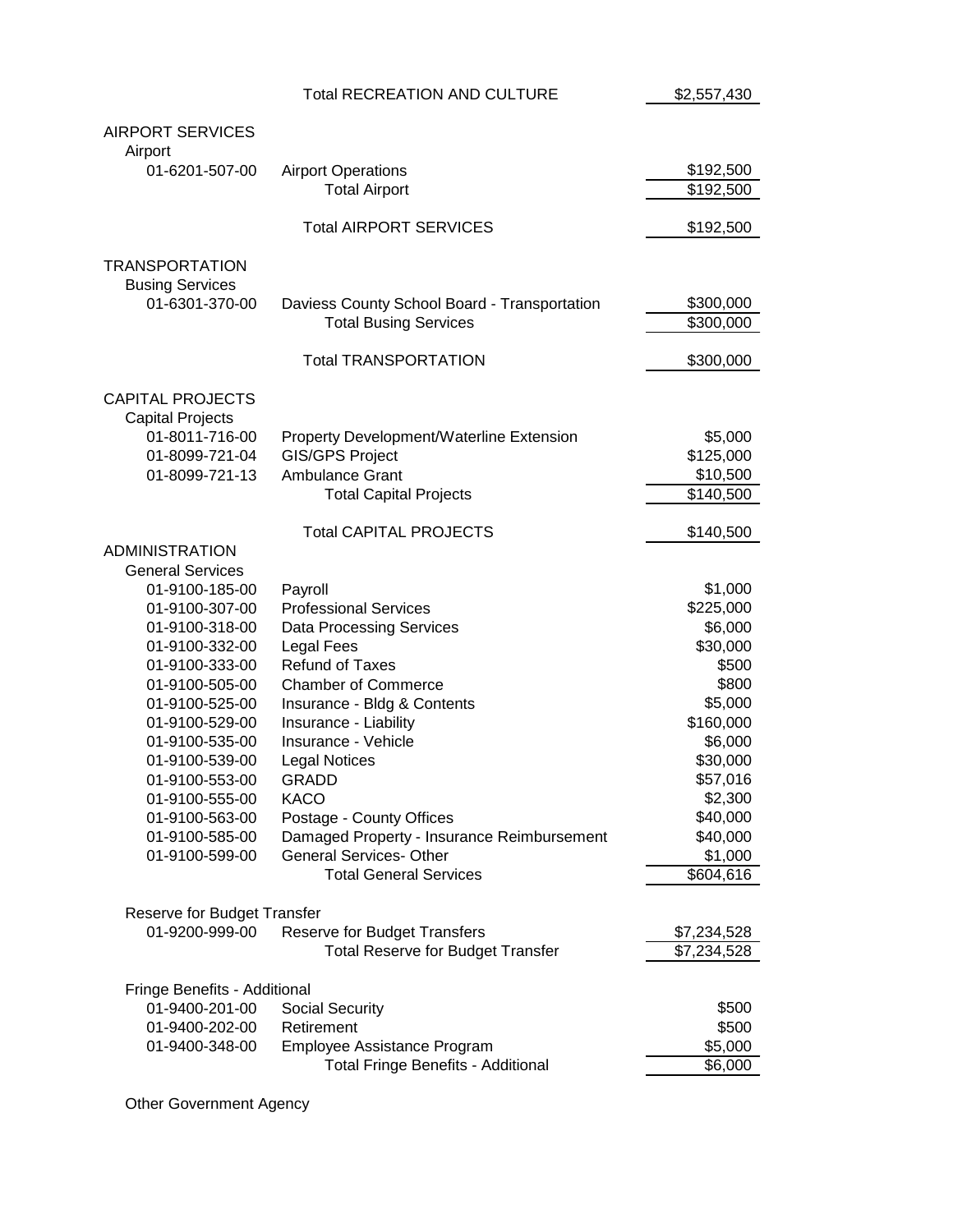| 01-9500-741-01<br>01-9500-741-02<br>01-9500-741-12<br>01-9500-741-05<br>01-9500-741-07<br>01-9500-741-11                                                                                                                                                                                                                                                                                                                   | Dept of Juvenile Justice<br><b>CDBG Grants</b><br><b>CDBG - Masonville Sewer Project</b><br>DJJ - ASAP Grant<br><b>Emergency Management Grants - WMD</b><br><b>CDBG Owensboro Regional Recovery</b><br><b>Total Other Government Agency</b>                                                                                                                                                                                                                                                                                                                                                           | \$10,000<br>\$10,000<br>\$150,000<br>\$16,000<br>\$10,000<br>\$260,000<br>\$456,000                                                                                                                                                                                        |
|----------------------------------------------------------------------------------------------------------------------------------------------------------------------------------------------------------------------------------------------------------------------------------------------------------------------------------------------------------------------------------------------------------------------------|-------------------------------------------------------------------------------------------------------------------------------------------------------------------------------------------------------------------------------------------------------------------------------------------------------------------------------------------------------------------------------------------------------------------------------------------------------------------------------------------------------------------------------------------------------------------------------------------------------|----------------------------------------------------------------------------------------------------------------------------------------------------------------------------------------------------------------------------------------------------------------------------|
|                                                                                                                                                                                                                                                                                                                                                                                                                            | <b>Total ADMINISTRATION</b>                                                                                                                                                                                                                                                                                                                                                                                                                                                                                                                                                                           | \$8,301,144                                                                                                                                                                                                                                                                |
| <b>Total Expenses</b>                                                                                                                                                                                                                                                                                                                                                                                                      |                                                                                                                                                                                                                                                                                                                                                                                                                                                                                                                                                                                                       | \$25,097,169                                                                                                                                                                                                                                                               |
| 02 - Road & Bridge Fund                                                                                                                                                                                                                                                                                                                                                                                                    |                                                                                                                                                                                                                                                                                                                                                                                                                                                                                                                                                                                                       |                                                                                                                                                                                                                                                                            |
| <b>Revenues</b>                                                                                                                                                                                                                                                                                                                                                                                                            |                                                                                                                                                                                                                                                                                                                                                                                                                                                                                                                                                                                                       |                                                                                                                                                                                                                                                                            |
| 02-4506-000-00<br>02-4510-000-00<br>02-4515-000-00<br>02-4516-000-00<br>02-4517-000-00<br>02-4518-000-00<br>02-4519-000-00<br>02-4731-000-00<br>02-4806-000-00<br>02-4901-000-00<br>02-4910-000-00<br><b>Total Revenues</b>                                                                                                                                                                                                | State Reimbursement/Refund<br><b>Bridge Construction Grants - KY</b><br><b>Energy Recovery</b><br><b>Truck License Distribution</b><br><b>Drivers License Refund</b><br>County Road Aid<br>Municipal Road Aid<br>Miscellaneous Revenue<br>Interest Income<br>Cash from Prior Fiscal Year<br>Transfer In - General Fund                                                                                                                                                                                                                                                                                | \$645,000<br>\$1,000<br>\$2,000<br>\$202,500<br>\$9,000<br>\$1,483,811<br>\$263,762<br>\$11,500<br>\$5,000<br>\$150,000<br>\$1,683,761<br>\$4,457,334                                                                                                                      |
| <b>Expenses</b><br><b>ROAD OPERATIONS</b><br>Road Operations                                                                                                                                                                                                                                                                                                                                                               |                                                                                                                                                                                                                                                                                                                                                                                                                                                                                                                                                                                                       |                                                                                                                                                                                                                                                                            |
| 02-6105-178-00<br>02-6105-185-00<br>02-6105-201-00<br>02-6105-202-00<br>02-6105-203-00<br>02-6105-208-00<br>02-6105-209-00<br>02-6105-311-01<br>02-6105-348-00<br>02-6105-364-00<br>02-6105-373-00<br>02-6105-405-00<br>02-6105-405-01<br>02-6105-405-04<br>02-6105-405-05<br>02-6105-407-00<br>02-6105-409-01<br>02-6105-413-00<br>02-6105-421-00<br>02-6105-427-00<br>02-6105-431-00<br>02-6105-441-00<br>02-6105-443-00 | Overtime Pay<br><b>Other Salaries</b><br>Social Security/Medicare<br>Retirement<br>Employee Insurance<br>Unemployment Insurance<br><b>Workmen's Compensation</b><br>Contracts - Striping<br>Materials & Supplies<br><b>Equipment Rental</b><br><b>Outside Contractors</b><br>Asphalt - Resurfacing<br>Asphalt - Other<br>Road Improvements - State Reimbursement<br>Road Improvements - Capital Projects<br>Concrete<br>Rock<br>Data Processing<br>Lime, Fertilizer, Chemical, and Seed<br><b>Garage Supplies</b><br><b>Construction Materials</b><br>Machinery & Parts<br><b>Motor Vehicle Parts</b> | \$35,000<br>\$960,000<br>\$76,118<br>\$190,841<br>\$400,000<br>\$3,000<br>\$65,000<br>\$15,000<br>\$20,000<br>\$5,000<br>\$150,000<br>\$108,000<br>\$0<br>\$645,000<br>\$50,000<br>\$40,000<br>\$70,000<br>\$500<br>\$8,000<br>\$10,000<br>\$3,000<br>\$55,000<br>\$35,000 |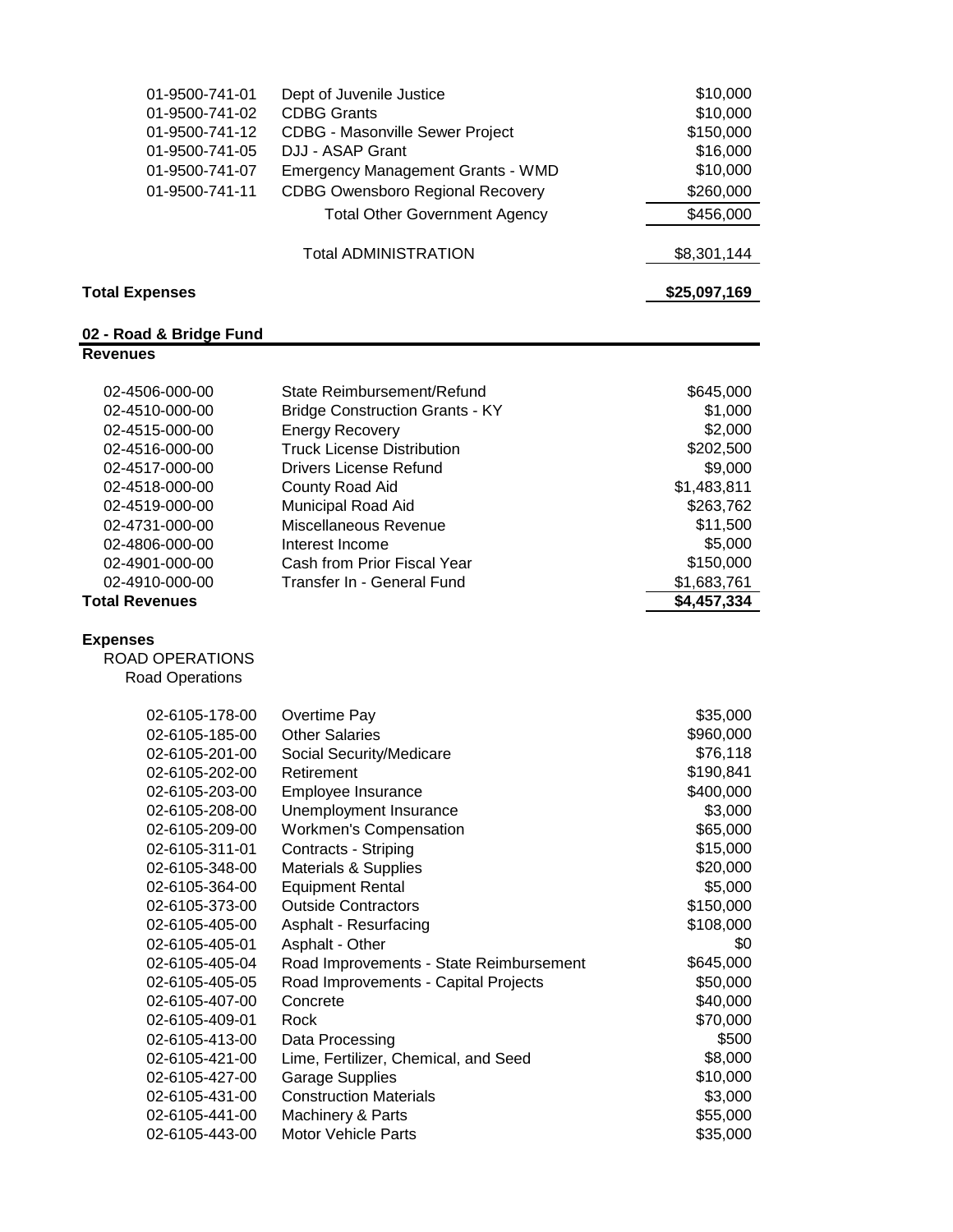| \$200,000<br>02-6105-457-00<br>Pipe<br>Signs<br>\$40,000<br>02-6105-469-00<br>\$100,000<br>02-6105-471-00<br>Salt<br>Sand<br>\$1,500<br>02-6105-473-00<br>02-6105-475-00<br>Tools<br>\$15,000<br><b>Structural Steel</b><br>02-6105-477-00<br>\$7,000<br>02-6105-479-00<br>Tires & Tubes<br>\$20,000<br>\$9,000<br>02-6105-481-00<br>Uniforms<br>\$28,000<br>02-6105-529-00<br>Insurance - Liability<br>02-6105-535-00<br>Insurance - Vehicle<br>\$25,000<br>\$50,000<br>02-6105-548-00<br>Maintenance - Drainage Projects<br>\$5,000<br>02-6105-569-00<br>Training<br><b>CDL Training</b><br>\$1,200<br>02-6105-569-01<br>\$5,000<br>Telephone<br>02-6105-573-00<br>\$2,000<br>02-6105-588-00<br>Maintenance - Equipment<br>Maintenance - Office Equipment<br>\$1,000<br>02-6105-590-00<br>\$2,000<br>Maintenance - Radio<br>02-6105-591-00<br>\$7,000<br>02-6105-594-00<br>Safety Program<br>02-6105-599-00<br>Miscellaneous<br>\$1,000<br>\$1,000<br>02-6105-705-00<br>Data Processing Equipment<br>\$335,000<br>02-6105-713-00<br><b>Capital Equipment</b><br>\$3,000<br>02-6105-725-00<br><b>Office Equipment</b><br><b>Total Road Operations</b><br>\$3,978,159<br><b>Total Road Operations</b><br>\$3,978,159<br>Department of Engineering<br>Engineer<br>02-6103-102-00<br><b>County Engineer</b><br>\$100,425<br>Overtime<br>\$10,000<br>02-6103-178-00<br><b>Other Salaries</b><br>\$92,820<br>02-6103-185-00<br>02-6103-201-00<br>Social Security/Medicare<br>\$15,548<br>\$38,982<br>02-6103-202-00<br>Retirement<br>02-6103-203-00<br>Employee Insurance<br>\$55,000<br>\$600<br>02-6103-208-00<br>Unemployment Insurance<br><b>Workmen's Compensation</b><br>\$1,000<br>02-6103-209-00<br>02-6103-323-00<br><b>Engineering Service Contracts</b><br>\$30,000<br>\$0<br>02-6103-323-01<br>Storm Water Management Program Phase II<br>\$120,000<br>02-6103-405-00<br><b>Capital Projects</b><br>02-6103-413-00<br>Data Processing Service<br>\$500<br>\$2,000<br>02-6103-475-00<br><b>Field Supplies &amp; Tools</b><br>02-6103-479-00<br>Vehicle Maintenance<br>\$2,000<br>02-6103-481-00<br>Uniforms<br>\$1,000<br>\$1,500<br>02-6103-535-00<br>Insurance - Vehicle<br>\$300<br>02-6103-551-00<br>Memberships<br>\$3,000<br>02-6103-569-00<br>Training<br>\$2,000<br>Telephone<br>02-6103-573-00<br>\$1,500<br>02-6103-705-00<br>Data Processing Equipment<br>02-6103-723-00<br>Motor Vehicle<br>\$0<br><b>Total Road Engineer</b><br>\$478,175 | Fuel, Oil & Lubricants | \$175,000 |
|---------------------------------------------------------------------------------------------------------------------------------------------------------------------------------------------------------------------------------------------------------------------------------------------------------------------------------------------------------------------------------------------------------------------------------------------------------------------------------------------------------------------------------------------------------------------------------------------------------------------------------------------------------------------------------------------------------------------------------------------------------------------------------------------------------------------------------------------------------------------------------------------------------------------------------------------------------------------------------------------------------------------------------------------------------------------------------------------------------------------------------------------------------------------------------------------------------------------------------------------------------------------------------------------------------------------------------------------------------------------------------------------------------------------------------------------------------------------------------------------------------------------------------------------------------------------------------------------------------------------------------------------------------------------------------------------------------------------------------------------------------------------------------------------------------------------------------------------------------------------------------------------------------------------------------------------------------------------------------------------------------------------------------------------------------------------------------------------------------------------------------------------------------------------------------------------------------------------------------------------------------------------------------------------------------------------------------------------------------------------------------------------------------------------------------------------------------------|------------------------|-----------|
|                                                                                                                                                                                                                                                                                                                                                                                                                                                                                                                                                                                                                                                                                                                                                                                                                                                                                                                                                                                                                                                                                                                                                                                                                                                                                                                                                                                                                                                                                                                                                                                                                                                                                                                                                                                                                                                                                                                                                                                                                                                                                                                                                                                                                                                                                                                                                                                                                                                               |                        |           |
|                                                                                                                                                                                                                                                                                                                                                                                                                                                                                                                                                                                                                                                                                                                                                                                                                                                                                                                                                                                                                                                                                                                                                                                                                                                                                                                                                                                                                                                                                                                                                                                                                                                                                                                                                                                                                                                                                                                                                                                                                                                                                                                                                                                                                                                                                                                                                                                                                                                               |                        |           |
|                                                                                                                                                                                                                                                                                                                                                                                                                                                                                                                                                                                                                                                                                                                                                                                                                                                                                                                                                                                                                                                                                                                                                                                                                                                                                                                                                                                                                                                                                                                                                                                                                                                                                                                                                                                                                                                                                                                                                                                                                                                                                                                                                                                                                                                                                                                                                                                                                                                               |                        |           |
|                                                                                                                                                                                                                                                                                                                                                                                                                                                                                                                                                                                                                                                                                                                                                                                                                                                                                                                                                                                                                                                                                                                                                                                                                                                                                                                                                                                                                                                                                                                                                                                                                                                                                                                                                                                                                                                                                                                                                                                                                                                                                                                                                                                                                                                                                                                                                                                                                                                               |                        |           |
|                                                                                                                                                                                                                                                                                                                                                                                                                                                                                                                                                                                                                                                                                                                                                                                                                                                                                                                                                                                                                                                                                                                                                                                                                                                                                                                                                                                                                                                                                                                                                                                                                                                                                                                                                                                                                                                                                                                                                                                                                                                                                                                                                                                                                                                                                                                                                                                                                                                               |                        |           |
|                                                                                                                                                                                                                                                                                                                                                                                                                                                                                                                                                                                                                                                                                                                                                                                                                                                                                                                                                                                                                                                                                                                                                                                                                                                                                                                                                                                                                                                                                                                                                                                                                                                                                                                                                                                                                                                                                                                                                                                                                                                                                                                                                                                                                                                                                                                                                                                                                                                               |                        |           |
|                                                                                                                                                                                                                                                                                                                                                                                                                                                                                                                                                                                                                                                                                                                                                                                                                                                                                                                                                                                                                                                                                                                                                                                                                                                                                                                                                                                                                                                                                                                                                                                                                                                                                                                                                                                                                                                                                                                                                                                                                                                                                                                                                                                                                                                                                                                                                                                                                                                               |                        |           |
|                                                                                                                                                                                                                                                                                                                                                                                                                                                                                                                                                                                                                                                                                                                                                                                                                                                                                                                                                                                                                                                                                                                                                                                                                                                                                                                                                                                                                                                                                                                                                                                                                                                                                                                                                                                                                                                                                                                                                                                                                                                                                                                                                                                                                                                                                                                                                                                                                                                               |                        |           |
|                                                                                                                                                                                                                                                                                                                                                                                                                                                                                                                                                                                                                                                                                                                                                                                                                                                                                                                                                                                                                                                                                                                                                                                                                                                                                                                                                                                                                                                                                                                                                                                                                                                                                                                                                                                                                                                                                                                                                                                                                                                                                                                                                                                                                                                                                                                                                                                                                                                               |                        |           |
|                                                                                                                                                                                                                                                                                                                                                                                                                                                                                                                                                                                                                                                                                                                                                                                                                                                                                                                                                                                                                                                                                                                                                                                                                                                                                                                                                                                                                                                                                                                                                                                                                                                                                                                                                                                                                                                                                                                                                                                                                                                                                                                                                                                                                                                                                                                                                                                                                                                               |                        |           |
|                                                                                                                                                                                                                                                                                                                                                                                                                                                                                                                                                                                                                                                                                                                                                                                                                                                                                                                                                                                                                                                                                                                                                                                                                                                                                                                                                                                                                                                                                                                                                                                                                                                                                                                                                                                                                                                                                                                                                                                                                                                                                                                                                                                                                                                                                                                                                                                                                                                               |                        |           |
|                                                                                                                                                                                                                                                                                                                                                                                                                                                                                                                                                                                                                                                                                                                                                                                                                                                                                                                                                                                                                                                                                                                                                                                                                                                                                                                                                                                                                                                                                                                                                                                                                                                                                                                                                                                                                                                                                                                                                                                                                                                                                                                                                                                                                                                                                                                                                                                                                                                               |                        |           |
|                                                                                                                                                                                                                                                                                                                                                                                                                                                                                                                                                                                                                                                                                                                                                                                                                                                                                                                                                                                                                                                                                                                                                                                                                                                                                                                                                                                                                                                                                                                                                                                                                                                                                                                                                                                                                                                                                                                                                                                                                                                                                                                                                                                                                                                                                                                                                                                                                                                               |                        |           |
|                                                                                                                                                                                                                                                                                                                                                                                                                                                                                                                                                                                                                                                                                                                                                                                                                                                                                                                                                                                                                                                                                                                                                                                                                                                                                                                                                                                                                                                                                                                                                                                                                                                                                                                                                                                                                                                                                                                                                                                                                                                                                                                                                                                                                                                                                                                                                                                                                                                               |                        |           |
|                                                                                                                                                                                                                                                                                                                                                                                                                                                                                                                                                                                                                                                                                                                                                                                                                                                                                                                                                                                                                                                                                                                                                                                                                                                                                                                                                                                                                                                                                                                                                                                                                                                                                                                                                                                                                                                                                                                                                                                                                                                                                                                                                                                                                                                                                                                                                                                                                                                               |                        |           |
|                                                                                                                                                                                                                                                                                                                                                                                                                                                                                                                                                                                                                                                                                                                                                                                                                                                                                                                                                                                                                                                                                                                                                                                                                                                                                                                                                                                                                                                                                                                                                                                                                                                                                                                                                                                                                                                                                                                                                                                                                                                                                                                                                                                                                                                                                                                                                                                                                                                               |                        |           |
|                                                                                                                                                                                                                                                                                                                                                                                                                                                                                                                                                                                                                                                                                                                                                                                                                                                                                                                                                                                                                                                                                                                                                                                                                                                                                                                                                                                                                                                                                                                                                                                                                                                                                                                                                                                                                                                                                                                                                                                                                                                                                                                                                                                                                                                                                                                                                                                                                                                               |                        |           |
|                                                                                                                                                                                                                                                                                                                                                                                                                                                                                                                                                                                                                                                                                                                                                                                                                                                                                                                                                                                                                                                                                                                                                                                                                                                                                                                                                                                                                                                                                                                                                                                                                                                                                                                                                                                                                                                                                                                                                                                                                                                                                                                                                                                                                                                                                                                                                                                                                                                               |                        |           |
|                                                                                                                                                                                                                                                                                                                                                                                                                                                                                                                                                                                                                                                                                                                                                                                                                                                                                                                                                                                                                                                                                                                                                                                                                                                                                                                                                                                                                                                                                                                                                                                                                                                                                                                                                                                                                                                                                                                                                                                                                                                                                                                                                                                                                                                                                                                                                                                                                                                               |                        |           |
|                                                                                                                                                                                                                                                                                                                                                                                                                                                                                                                                                                                                                                                                                                                                                                                                                                                                                                                                                                                                                                                                                                                                                                                                                                                                                                                                                                                                                                                                                                                                                                                                                                                                                                                                                                                                                                                                                                                                                                                                                                                                                                                                                                                                                                                                                                                                                                                                                                                               |                        |           |
|                                                                                                                                                                                                                                                                                                                                                                                                                                                                                                                                                                                                                                                                                                                                                                                                                                                                                                                                                                                                                                                                                                                                                                                                                                                                                                                                                                                                                                                                                                                                                                                                                                                                                                                                                                                                                                                                                                                                                                                                                                                                                                                                                                                                                                                                                                                                                                                                                                                               |                        |           |
|                                                                                                                                                                                                                                                                                                                                                                                                                                                                                                                                                                                                                                                                                                                                                                                                                                                                                                                                                                                                                                                                                                                                                                                                                                                                                                                                                                                                                                                                                                                                                                                                                                                                                                                                                                                                                                                                                                                                                                                                                                                                                                                                                                                                                                                                                                                                                                                                                                                               |                        |           |
|                                                                                                                                                                                                                                                                                                                                                                                                                                                                                                                                                                                                                                                                                                                                                                                                                                                                                                                                                                                                                                                                                                                                                                                                                                                                                                                                                                                                                                                                                                                                                                                                                                                                                                                                                                                                                                                                                                                                                                                                                                                                                                                                                                                                                                                                                                                                                                                                                                                               |                        |           |
|                                                                                                                                                                                                                                                                                                                                                                                                                                                                                                                                                                                                                                                                                                                                                                                                                                                                                                                                                                                                                                                                                                                                                                                                                                                                                                                                                                                                                                                                                                                                                                                                                                                                                                                                                                                                                                                                                                                                                                                                                                                                                                                                                                                                                                                                                                                                                                                                                                                               |                        |           |
|                                                                                                                                                                                                                                                                                                                                                                                                                                                                                                                                                                                                                                                                                                                                                                                                                                                                                                                                                                                                                                                                                                                                                                                                                                                                                                                                                                                                                                                                                                                                                                                                                                                                                                                                                                                                                                                                                                                                                                                                                                                                                                                                                                                                                                                                                                                                                                                                                                                               |                        |           |
|                                                                                                                                                                                                                                                                                                                                                                                                                                                                                                                                                                                                                                                                                                                                                                                                                                                                                                                                                                                                                                                                                                                                                                                                                                                                                                                                                                                                                                                                                                                                                                                                                                                                                                                                                                                                                                                                                                                                                                                                                                                                                                                                                                                                                                                                                                                                                                                                                                                               |                        |           |
|                                                                                                                                                                                                                                                                                                                                                                                                                                                                                                                                                                                                                                                                                                                                                                                                                                                                                                                                                                                                                                                                                                                                                                                                                                                                                                                                                                                                                                                                                                                                                                                                                                                                                                                                                                                                                                                                                                                                                                                                                                                                                                                                                                                                                                                                                                                                                                                                                                                               |                        |           |
|                                                                                                                                                                                                                                                                                                                                                                                                                                                                                                                                                                                                                                                                                                                                                                                                                                                                                                                                                                                                                                                                                                                                                                                                                                                                                                                                                                                                                                                                                                                                                                                                                                                                                                                                                                                                                                                                                                                                                                                                                                                                                                                                                                                                                                                                                                                                                                                                                                                               |                        |           |
|                                                                                                                                                                                                                                                                                                                                                                                                                                                                                                                                                                                                                                                                                                                                                                                                                                                                                                                                                                                                                                                                                                                                                                                                                                                                                                                                                                                                                                                                                                                                                                                                                                                                                                                                                                                                                                                                                                                                                                                                                                                                                                                                                                                                                                                                                                                                                                                                                                                               |                        |           |
|                                                                                                                                                                                                                                                                                                                                                                                                                                                                                                                                                                                                                                                                                                                                                                                                                                                                                                                                                                                                                                                                                                                                                                                                                                                                                                                                                                                                                                                                                                                                                                                                                                                                                                                                                                                                                                                                                                                                                                                                                                                                                                                                                                                                                                                                                                                                                                                                                                                               |                        |           |
|                                                                                                                                                                                                                                                                                                                                                                                                                                                                                                                                                                                                                                                                                                                                                                                                                                                                                                                                                                                                                                                                                                                                                                                                                                                                                                                                                                                                                                                                                                                                                                                                                                                                                                                                                                                                                                                                                                                                                                                                                                                                                                                                                                                                                                                                                                                                                                                                                                                               |                        |           |
|                                                                                                                                                                                                                                                                                                                                                                                                                                                                                                                                                                                                                                                                                                                                                                                                                                                                                                                                                                                                                                                                                                                                                                                                                                                                                                                                                                                                                                                                                                                                                                                                                                                                                                                                                                                                                                                                                                                                                                                                                                                                                                                                                                                                                                                                                                                                                                                                                                                               |                        |           |
|                                                                                                                                                                                                                                                                                                                                                                                                                                                                                                                                                                                                                                                                                                                                                                                                                                                                                                                                                                                                                                                                                                                                                                                                                                                                                                                                                                                                                                                                                                                                                                                                                                                                                                                                                                                                                                                                                                                                                                                                                                                                                                                                                                                                                                                                                                                                                                                                                                                               |                        |           |
|                                                                                                                                                                                                                                                                                                                                                                                                                                                                                                                                                                                                                                                                                                                                                                                                                                                                                                                                                                                                                                                                                                                                                                                                                                                                                                                                                                                                                                                                                                                                                                                                                                                                                                                                                                                                                                                                                                                                                                                                                                                                                                                                                                                                                                                                                                                                                                                                                                                               |                        |           |
|                                                                                                                                                                                                                                                                                                                                                                                                                                                                                                                                                                                                                                                                                                                                                                                                                                                                                                                                                                                                                                                                                                                                                                                                                                                                                                                                                                                                                                                                                                                                                                                                                                                                                                                                                                                                                                                                                                                                                                                                                                                                                                                                                                                                                                                                                                                                                                                                                                                               |                        |           |
|                                                                                                                                                                                                                                                                                                                                                                                                                                                                                                                                                                                                                                                                                                                                                                                                                                                                                                                                                                                                                                                                                                                                                                                                                                                                                                                                                                                                                                                                                                                                                                                                                                                                                                                                                                                                                                                                                                                                                                                                                                                                                                                                                                                                                                                                                                                                                                                                                                                               |                        |           |
|                                                                                                                                                                                                                                                                                                                                                                                                                                                                                                                                                                                                                                                                                                                                                                                                                                                                                                                                                                                                                                                                                                                                                                                                                                                                                                                                                                                                                                                                                                                                                                                                                                                                                                                                                                                                                                                                                                                                                                                                                                                                                                                                                                                                                                                                                                                                                                                                                                                               |                        |           |
|                                                                                                                                                                                                                                                                                                                                                                                                                                                                                                                                                                                                                                                                                                                                                                                                                                                                                                                                                                                                                                                                                                                                                                                                                                                                                                                                                                                                                                                                                                                                                                                                                                                                                                                                                                                                                                                                                                                                                                                                                                                                                                                                                                                                                                                                                                                                                                                                                                                               |                        |           |
|                                                                                                                                                                                                                                                                                                                                                                                                                                                                                                                                                                                                                                                                                                                                                                                                                                                                                                                                                                                                                                                                                                                                                                                                                                                                                                                                                                                                                                                                                                                                                                                                                                                                                                                                                                                                                                                                                                                                                                                                                                                                                                                                                                                                                                                                                                                                                                                                                                                               |                        |           |
|                                                                                                                                                                                                                                                                                                                                                                                                                                                                                                                                                                                                                                                                                                                                                                                                                                                                                                                                                                                                                                                                                                                                                                                                                                                                                                                                                                                                                                                                                                                                                                                                                                                                                                                                                                                                                                                                                                                                                                                                                                                                                                                                                                                                                                                                                                                                                                                                                                                               |                        |           |
|                                                                                                                                                                                                                                                                                                                                                                                                                                                                                                                                                                                                                                                                                                                                                                                                                                                                                                                                                                                                                                                                                                                                                                                                                                                                                                                                                                                                                                                                                                                                                                                                                                                                                                                                                                                                                                                                                                                                                                                                                                                                                                                                                                                                                                                                                                                                                                                                                                                               |                        |           |
|                                                                                                                                                                                                                                                                                                                                                                                                                                                                                                                                                                                                                                                                                                                                                                                                                                                                                                                                                                                                                                                                                                                                                                                                                                                                                                                                                                                                                                                                                                                                                                                                                                                                                                                                                                                                                                                                                                                                                                                                                                                                                                                                                                                                                                                                                                                                                                                                                                                               |                        |           |
|                                                                                                                                                                                                                                                                                                                                                                                                                                                                                                                                                                                                                                                                                                                                                                                                                                                                                                                                                                                                                                                                                                                                                                                                                                                                                                                                                                                                                                                                                                                                                                                                                                                                                                                                                                                                                                                                                                                                                                                                                                                                                                                                                                                                                                                                                                                                                                                                                                                               |                        |           |
|                                                                                                                                                                                                                                                                                                                                                                                                                                                                                                                                                                                                                                                                                                                                                                                                                                                                                                                                                                                                                                                                                                                                                                                                                                                                                                                                                                                                                                                                                                                                                                                                                                                                                                                                                                                                                                                                                                                                                                                                                                                                                                                                                                                                                                                                                                                                                                                                                                                               |                        |           |
|                                                                                                                                                                                                                                                                                                                                                                                                                                                                                                                                                                                                                                                                                                                                                                                                                                                                                                                                                                                                                                                                                                                                                                                                                                                                                                                                                                                                                                                                                                                                                                                                                                                                                                                                                                                                                                                                                                                                                                                                                                                                                                                                                                                                                                                                                                                                                                                                                                                               |                        |           |
|                                                                                                                                                                                                                                                                                                                                                                                                                                                                                                                                                                                                                                                                                                                                                                                                                                                                                                                                                                                                                                                                                                                                                                                                                                                                                                                                                                                                                                                                                                                                                                                                                                                                                                                                                                                                                                                                                                                                                                                                                                                                                                                                                                                                                                                                                                                                                                                                                                                               |                        |           |
|                                                                                                                                                                                                                                                                                                                                                                                                                                                                                                                                                                                                                                                                                                                                                                                                                                                                                                                                                                                                                                                                                                                                                                                                                                                                                                                                                                                                                                                                                                                                                                                                                                                                                                                                                                                                                                                                                                                                                                                                                                                                                                                                                                                                                                                                                                                                                                                                                                                               |                        |           |
|                                                                                                                                                                                                                                                                                                                                                                                                                                                                                                                                                                                                                                                                                                                                                                                                                                                                                                                                                                                                                                                                                                                                                                                                                                                                                                                                                                                                                                                                                                                                                                                                                                                                                                                                                                                                                                                                                                                                                                                                                                                                                                                                                                                                                                                                                                                                                                                                                                                               |                        |           |
|                                                                                                                                                                                                                                                                                                                                                                                                                                                                                                                                                                                                                                                                                                                                                                                                                                                                                                                                                                                                                                                                                                                                                                                                                                                                                                                                                                                                                                                                                                                                                                                                                                                                                                                                                                                                                                                                                                                                                                                                                                                                                                                                                                                                                                                                                                                                                                                                                                                               |                        |           |

| ADMINISTRATION         |  |         |
|------------------------|--|---------|
| 02-9100-185-00 Payroll |  | \$1,000 |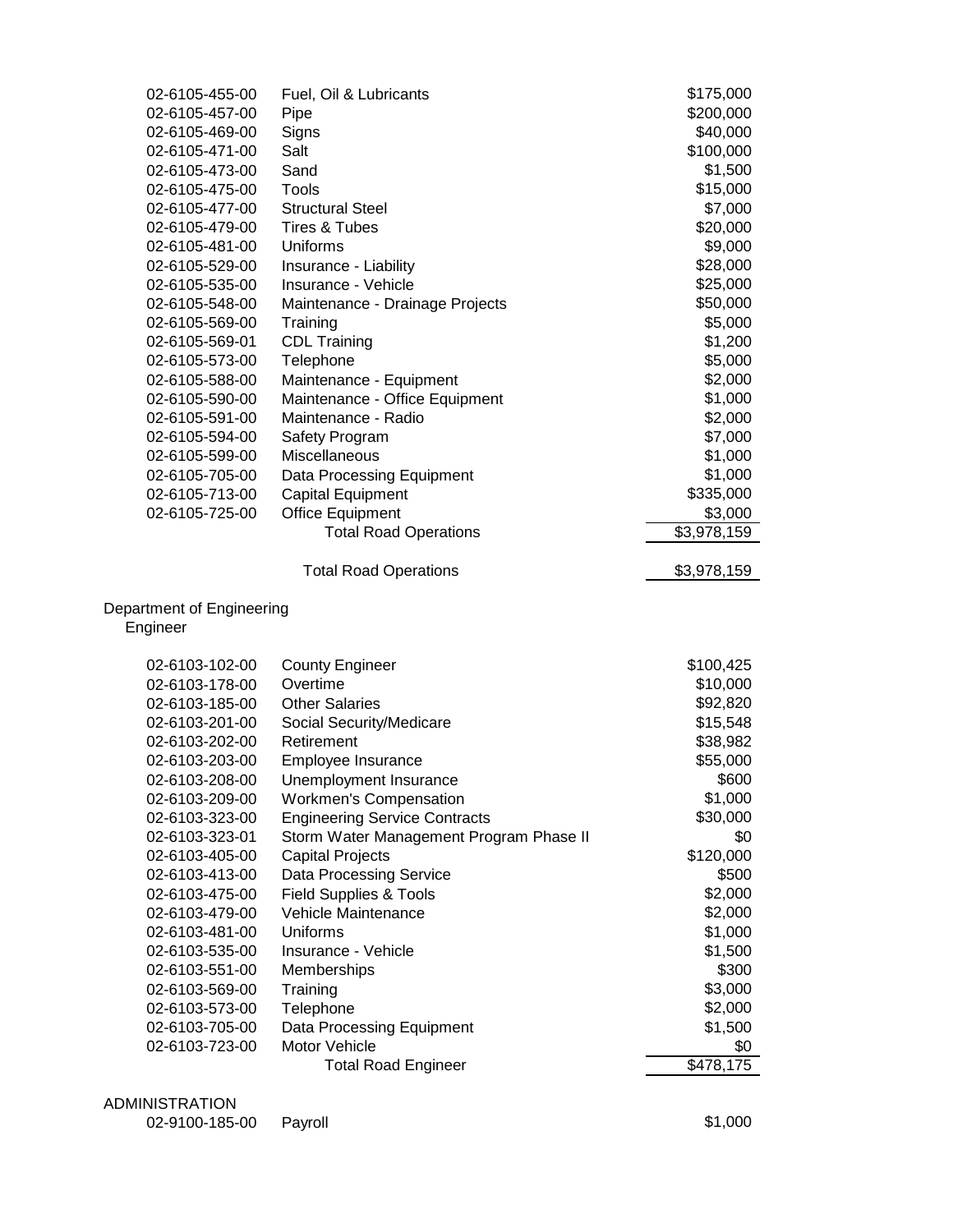|                               | \$4,457,334 |
|-------------------------------|-------------|
| <b>Total ADMINISTRATION</b>   | \$1,000     |
| <b>Total General Services</b> | \$1,000     |
|                               |             |

# **03 -- Jail Operations**

**Total Expenses** 

 JAIL OPERATIONS **Revenues**

| 03-4502-000-00        | <b>Federal Prisoners</b>            | \$100,000   |
|-----------------------|-------------------------------------|-------------|
| 03-4502-000-02        | Social Security Incentive           | \$35,000    |
| 03-4506-000-00        | State Workcrew Reimbursement        | \$80,000    |
| 03-4533-000-00        | KY DOC Bed Allotment                | \$262,300   |
| 03-4534-000-00        | KY DOC Medical Allotment            | \$22,000    |
| 03-4535-000-00        | <b>Court Costs</b>                  | \$30,000    |
| 03-4537-000-02        | <b>State Prisoners</b>              | \$5,000,000 |
| 03-4538-000-00        | <b>DUI Fees</b>                     | \$20,000    |
| 03-4556-000-00        | <b>Contract Housing</b>             | \$100,000   |
| 03-4569-000-00        | <b>Local Corrections Assistance</b> | \$73,000    |
| 03-4618-000-00        | Work Release/Home Monitoring Fees   | \$25,000    |
| 03-4680-000-00        | Inmate Fees                         | \$230,000   |
| 03-4702-000-00        | <b>Telephone Commissions</b>        | \$249,000   |
| 03-4730-000-00        | <b>SAP Contributions</b>            | \$262,800   |
| 03-4731-000-00        | <b>Miscellaneous</b>                | \$1,000     |
| 03-4806-000-00        | Interest Income                     | \$10,000    |
| 03-4901-000-00        | Cash from Prior Fiscal Year         | \$1,038,100 |
| 03-4909-000-01        | Transfer Out - Bond Fund Debt       | (\$375,000) |
| 03-4910-000-00        | Transfer In - General Fund          | \$1,229,020 |
| <b>Total Revenues</b> |                                     | \$8,392,220 |
|                       |                                     |             |
| <b>Expenses</b>       |                                     |             |

 JAIL OPERATIONS Jail Operations

| 03-5101-101-00 | Jailer                           | \$117,800   |
|----------------|----------------------------------|-------------|
| 03-5101-103-00 | Deputy Jailers                   | \$2,655,400 |
| 03-5101-178-00 | Overtime Wages                   | \$200,000   |
| 03-5101-179-00 | Part-Time Deputies               | \$126,880   |
| 03-5101-201-00 | Social Security/Medicare         | \$237,000   |
| 03-5101-202-00 | Retirement                       | \$869,200   |
| 03-5101-203-00 | Insurance - Health/Life          | \$900,000   |
| 03-5101-208-00 | Insurance - Unemployment         | \$12,040    |
| 03-5101-209-00 | Insurance - Workers Compensation | \$60,000    |
| 03-5101-212-00 | Training Incentive - Jailer      | \$4,000     |
| 03-5101-332-00 | Legal Fees                       | \$6,500     |
| 03-5101-334-00 | Maintenance                      | \$80,000    |
| 03-5101-346-00 | Pest Control                     | \$5,400     |
| 03-5101-364-00 | Levy Foundation Payment          | \$40,000    |
| 03-5101-423-00 | Food Prep & Serving Supplies     | \$18,000    |
| 03-5101-425-00 | Food                             | \$800,000   |
| 03-5101-445-00 | Supplies - Office/Operations     | \$75,000    |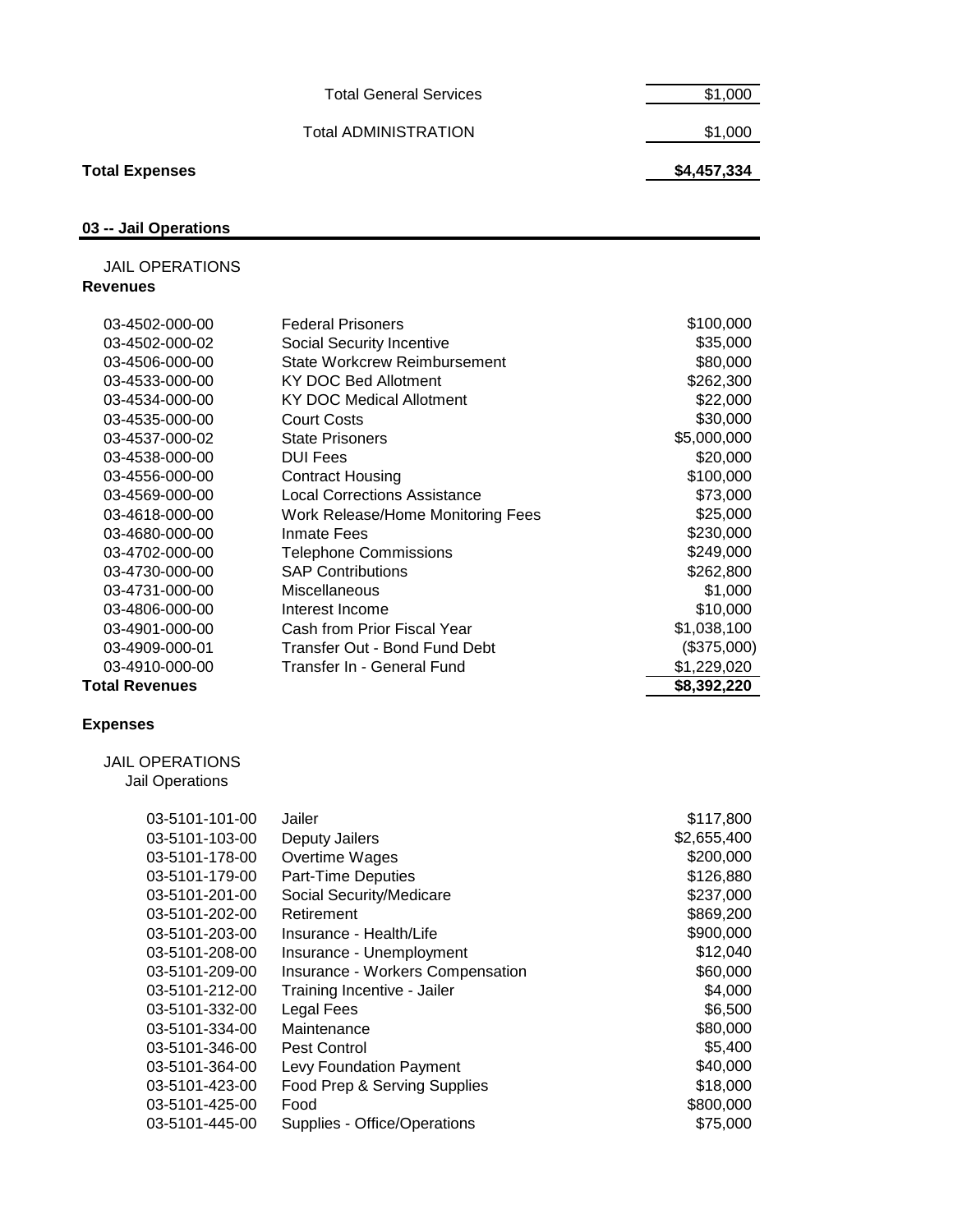| 03-5101-445-01                                               | <b>SAP Expenses</b>                      | \$50,000    |
|--------------------------------------------------------------|------------------------------------------|-------------|
| 03-5101-445-02                                               | Home Monitoring Fee Costs                | \$1,000     |
| 03-5101-455-00                                               | Fuel/Oil                                 | \$10,000    |
| 03-5101-465-00                                               | Uniforms/Supplies - Inmates              | \$90,000    |
| 03-5101-475-00                                               | Tools                                    | \$1,000     |
| 03-5101-481-00                                               | Uniforms - Staff                         | \$20,000    |
| 03-5101-515-00                                               | General Welfare - Fitness Program        | \$2,000     |
| 03-5101-525-00                                               | Insurance - Building                     | \$25,000    |
| 03-5101-529-00                                               | Insurance - Liability                    | \$30,000    |
| 03-5101-535-00                                               | Insurance - Vehicle                      | \$10,000    |
| 03-5101-549-00                                               | Medical - Inmates                        | \$1,200,000 |
| 03-5101-551-00                                               | <b>Association Dues</b>                  | \$1,500     |
| 03-5101-569-00                                               | Training                                 | \$11,000    |
| 03-5101-573-00                                               | Telephone & Pagers                       | \$5,000     |
| 03-5101-576-00                                               | Travel                                   | \$6,000     |
| 03-5101-576-01                                               | Drug Tests/Vaccines - Staff              | \$3,500     |
| 03-5101-578-00                                               | <b>Utilities</b>                         | \$450,000   |
| 03-5101-599-00                                               | Miscellaneous                            | \$1,000     |
| 03-5101-703-00                                               | Equipment - Communication                | \$8,000     |
| 03-5101-705-00                                               | Equipment - Data Processing              | \$6,000     |
| 03-5101-707-00                                               | <b>Equipment - Food Service</b>          | \$15,000    |
| 03-5101-717-00                                               | <b>Equipment - Law Enforcement</b>       | \$3,000     |
| 03-5101-725-00                                               | Equipment - Other                        | \$10,000    |
| 03-5101-742-00                                               | <b>Capital Improvements</b>              | \$200,000   |
|                                                              | Total                                    | \$8,366,220 |
| <b>ADMINISTRATION</b><br><b>General Services</b>             |                                          |             |
| 03-9100-185-00                                               | Payroll                                  | \$1,000     |
|                                                              | <b>Total General Services</b>            | \$1,000     |
| Reserve for Budget Transfer                                  |                                          |             |
| 03-9200-999-00                                               | <b>Reserve for Budget Transfers</b>      | \$25,000    |
|                                                              | <b>Total Reserve for Budget Transfer</b> | \$25,000    |
|                                                              | <b>Total ADMINISTRATION</b>              | \$26,000    |
| <b>Total Expenses</b>                                        |                                          | \$8,392,220 |
| 04 - Local Government Economic Assistance<br><b>Revenues</b> |                                          |             |

| Total Revenues |                                         | \$592,000   |
|----------------|-----------------------------------------|-------------|
| 04-4909-000-00 | Transfer Out - Gen Fund Cash Flow Repay | (\$200,000) |
| 04-4910-000-00 | Transfer In - Gen Fund Cash Flow Adv    | \$200,000   |
| 04-4901-000-00 | Cash from Prior Fiscal Year             | \$1,000     |
| 04-4806-000-00 | Interest Income                         | \$1,000     |
| 04-4529-000-00 | Mineral                                 | \$90,000    |
| 04-4527-000-00 | Coal Haul                               | \$300,000   |
| 04-4508-000-00 | <b>LGED Grant</b>                       | \$200,000   |
|                |                                         |             |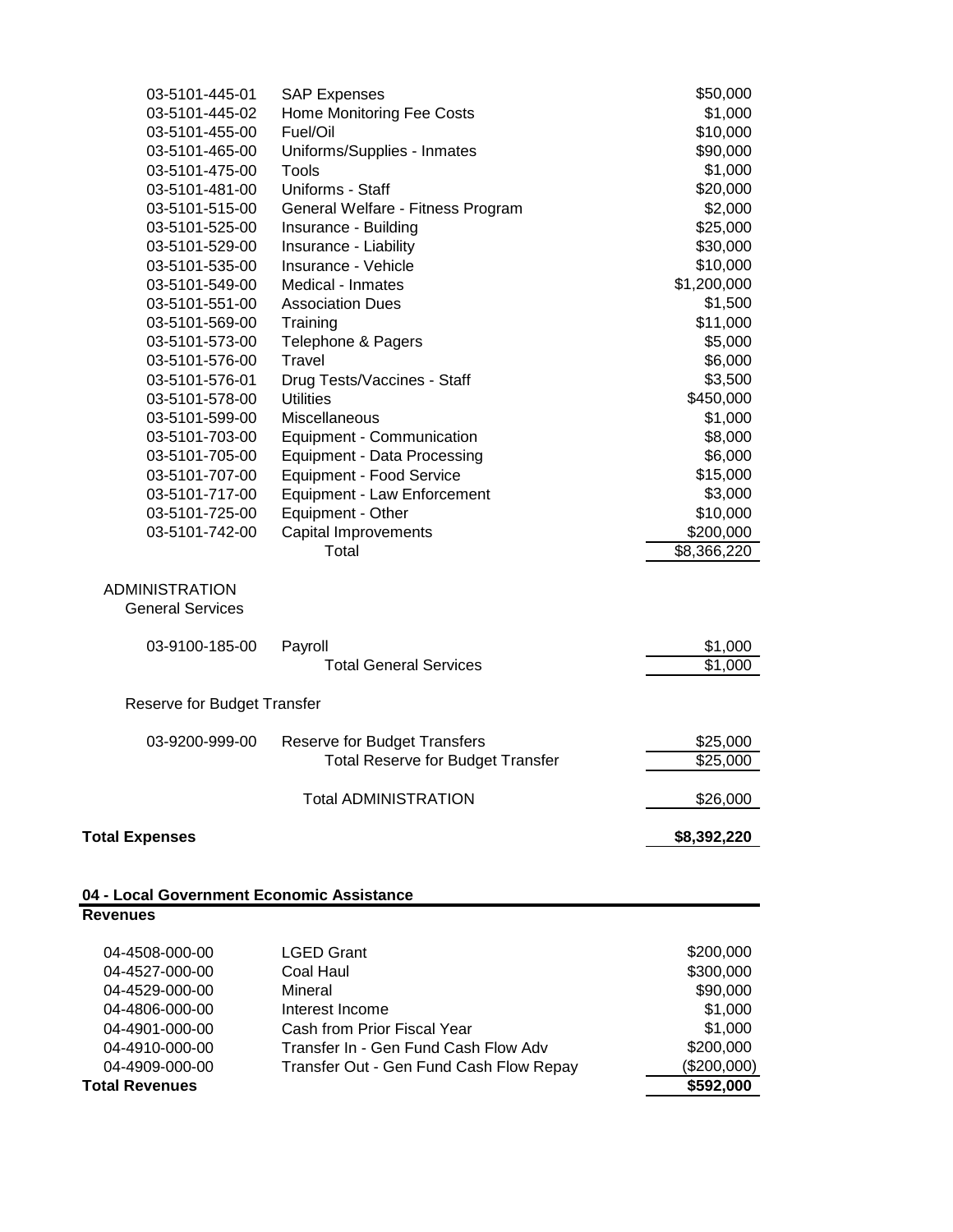### **Expenses**

 Economic Development 04-5075-739-00 Other Equipment \$200,000 Total Economic Development \$200,000 Total Economic Development 6200,000 Road Operations 04-6105-405-00 Asphalt - Resurfacing **\$292,000 \$292,000** 04-6105-405-01 Asphalt - Other \$100,000 Asphalt - Other \$100,000  $\frac{1}{2}$ Total Road Operations \$392,000 Total Road Operations \$392,000 **Total Expenses \$592,000 05 - Solid Waste Construction/Capital Equipment Fund Revenues** 05-4803-000-00 Interest Income \$1,000 05-4901-000-00 Cash from Prior Fiscal Year **649,000** S49,000 05-4910-000-00 Transfer In - Other Funds \$150,000 **Total Revenues \$200,000 Expenses** SOLID WASTE Solid Waste 05-5212-323-00 Engineering Services \$50,000 05-5212-431-00 Materials & Supplies  $0.5 - 5212 - 431 - 00$  Materials & Supplies 05-5212-716-00 Earth Work **\$50,000** Earth Work **\$50,000** 05-5212-742-00 Liner Installation and termination  $$0$ 05-5212-742-01 Leachate Collection System  $$0$  05-5212-741-00 Capital Equipment \$50,000 Total Solid Waste Construction  $$200,000$ Total \$200,000 **Total Expenses \$200,000 15 - Solid Waste Operating Fund Revenues**

| 15-4405-000-00 | Off-Sight Waste Management Fee | \$1,000  |
|----------------|--------------------------------|----------|
| 15-4506-000-01 | Illegal Dump Reimbursement     | \$1,000  |
| 15-4506-000-02 | Litter Abatement Funds         | \$70,000 |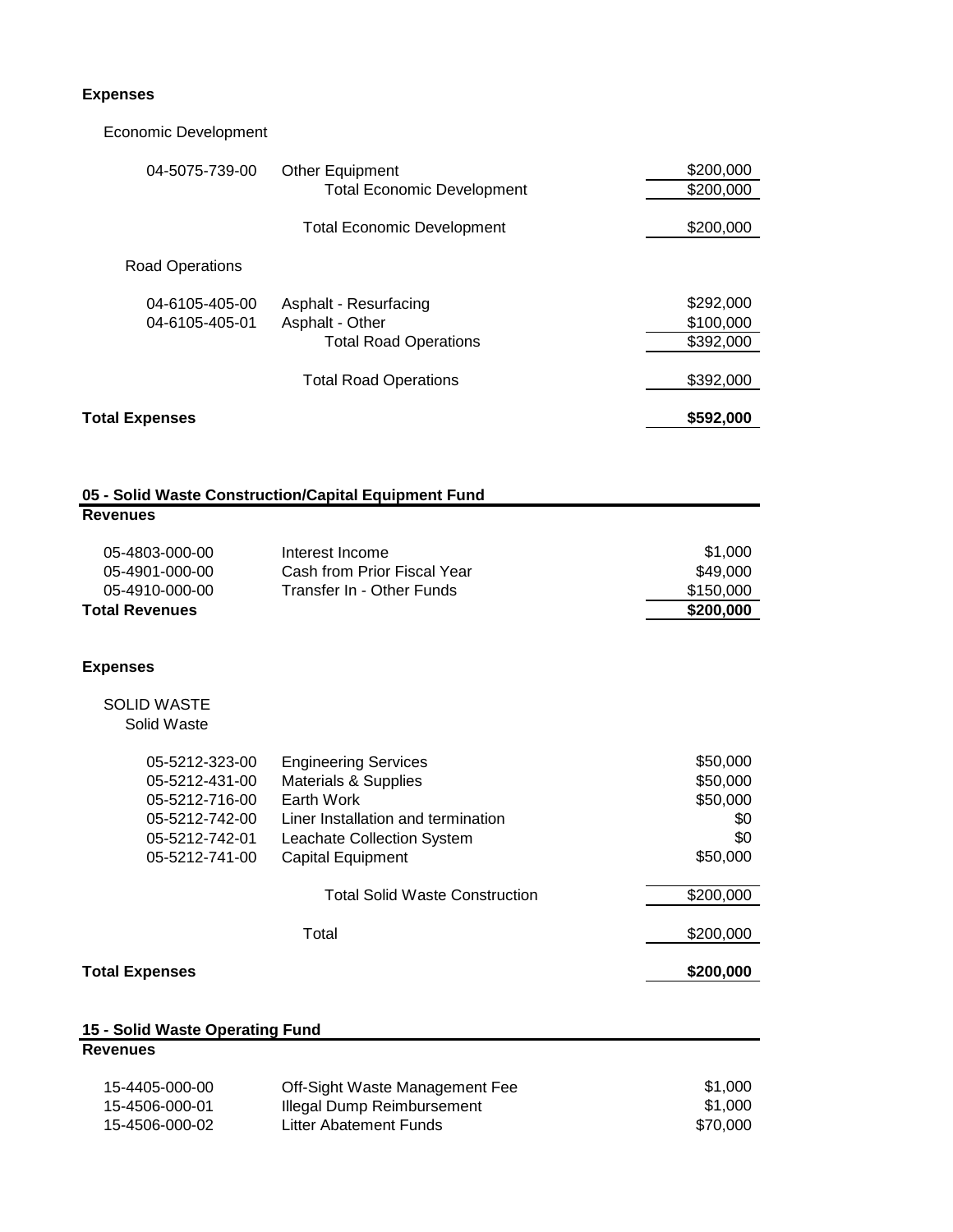| <b>Total Revenues</b> |                                           | \$9,896,000 |
|-----------------------|-------------------------------------------|-------------|
| 15-4909-000-04        | Transfers Out - Debt Service expires 2017 | \$0         |
| 15-4909-000-02        | <b>Transfer Out - Construction Fund</b>   | (\$150,000) |
| 15-4909-000-00        | Transfers Out - Closure/Post Closure      | (\$188,000) |
| 15-4901-000-00        | Cash from Prior Fiscal Year               | \$1,800,000 |
| 15-4806-000-00        | Interest Income                           | \$7,000     |
| 15-4730-000-00        | <b>Other Receipts</b>                     | \$20,000    |
| 15-4713-000-00        | <b>Recycling Receipts</b>                 | \$60,000    |
| 15-4603-000-03        | <b>City of Henderson Transfer Station</b> | \$140,000   |
| 15-4603-000-02        | Tipping Fees - East Convenience           | \$35,000    |
| 15-4603-000-01        | <b>Tipping Fees - Transfer Station</b>    | \$6,100,000 |
| 15-4603-000-00        | <b>Tipping Fees - West</b>                | \$2,000,000 |

# **Expenses**

LANDFILL OPERATIONS

Landfill

| 15-5210-178-00 | Overtime Pay                                            | \$88,500  |
|----------------|---------------------------------------------------------|-----------|
| 15-5210-179-00 | <b>Temporary Labor</b>                                  | \$35,000  |
| 15-5210-185-00 | <b>Salaries</b>                                         | \$890,000 |
| 15-5210-201-00 | Social Security/Medicare                                | \$77,533  |
| 15-5210-202-00 | Retirement                                              | \$187,676 |
| 15-5210-203-00 | Employee Insurance                                      | \$260,000 |
| 15-5210-208-00 | Unemployment Insurance                                  | \$2,350   |
| 15-5210-209-00 | <b>Workmen's Compensation</b>                           | \$40,000  |
| 15-5210-324-00 | Sampling/Monitoring                                     | \$85,000  |
| 15-5210-332-00 | <b>Professional Fees</b>                                | \$90,000  |
| 15-5210-343-00 | <b>Medical Services</b>                                 | \$4,000   |
| 15-5210-346-00 | Pest Control                                            | \$2,000   |
| 15-5210-348-00 | <b>Materials &amp; Supplies</b>                         | \$21,000  |
| 15-5210-348-01 | <b>Tarps</b>                                            | \$12,000  |
| 15-5210-348-02 | Safety Equipment                                        | \$2,000   |
| 15-5210-364-00 | <b>Equipment Rental</b>                                 | \$5,000   |
| 15-5210-366-00 | Special Waste Diversion                                 | \$1,500   |
| 15-5210-398-00 | <b>Contract Services - Hauling and Transfer Station</b> | \$620,000 |
| 15-5210-409-00 | Gravel                                                  | \$50,000  |
| 15-5210-413-00 | Data Processing                                         | \$6,000   |
| 15-5210-421-00 | <b>Site Reclamation</b>                                 | \$15,000  |
| 15-5210-425-00 | <b>Food Work Release</b>                                | \$1,000   |
| 15-5210-445-00 | <b>Office Supplies</b>                                  | \$6,000   |
| 15-5210-455-00 | Fuel & Oil                                              | \$400,000 |
| 15-5210-475-00 | Tools                                                   | \$2,500   |
| 15-5210-479-00 | Tires & Tubes                                           | \$15,000  |
| 15-5210-481-00 | Uniforms                                                | \$12,000  |
| 15-5210-514-00 | Freight & Postage                                       | \$2,000   |
| 15-5210-525-00 | Insurance - Building                                    | \$10,000  |
| 15-5210-529-00 | Insurance - Liability                                   | \$40,000  |
| 15-5210-535-00 | Insurance - Vehicle                                     | \$30,000  |
| 15-5210-539-00 | <b>Legal Notices</b>                                    | \$1,500   |
| 15-5210-539-01 | <b>Environmental Remediation Fee</b>                    | \$500,000 |
| 15-5210-569-00 | Registrations, Conferences & Training                   | \$4,000   |
| 15-5210-573-00 | Telephone                                               | \$10,000  |
| 15-5210-578-00 | <b>Utilities</b>                                        | \$19,000  |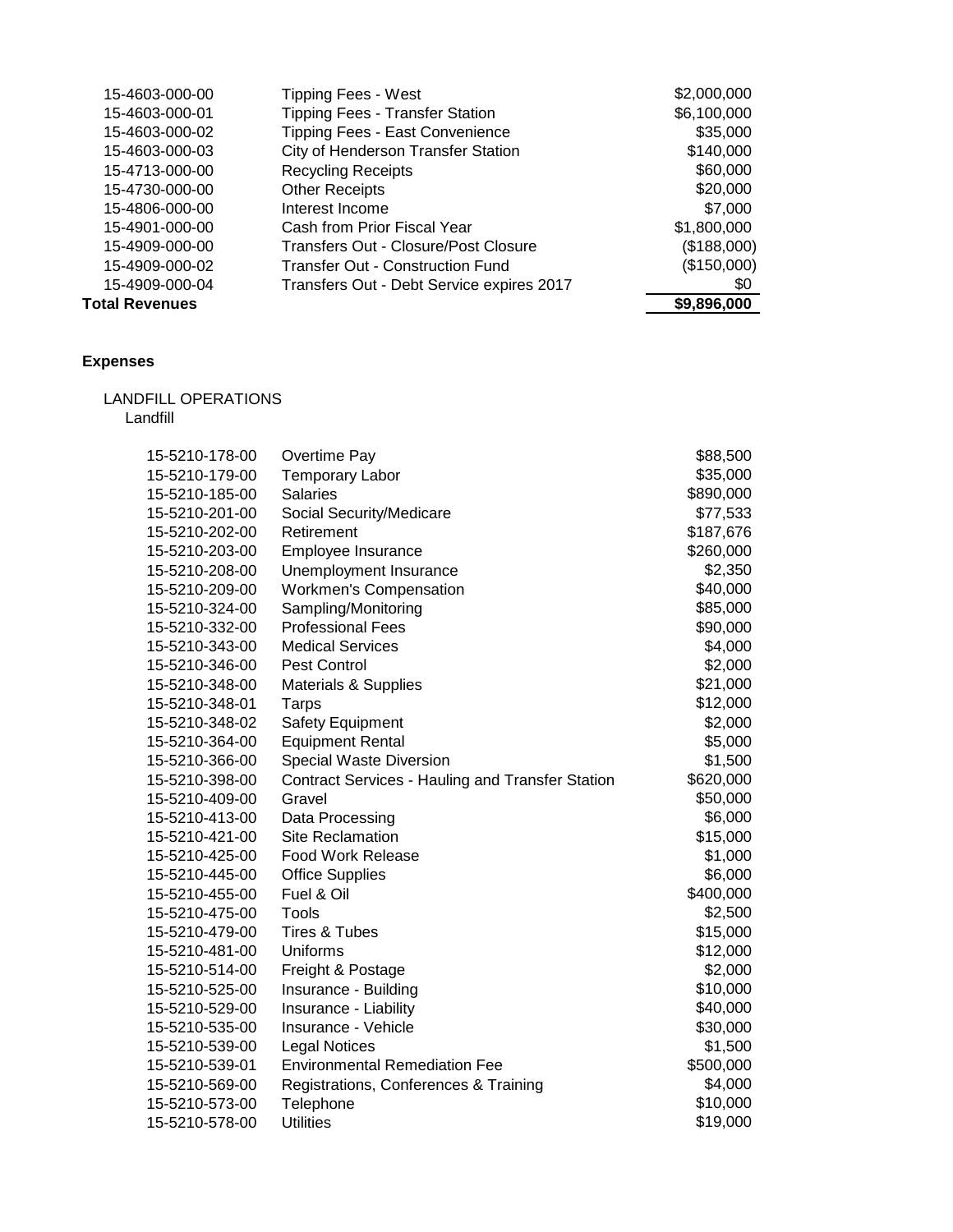| 15-5210-580-00 | Leachate Disposal                  | \$45,000    |
|----------------|------------------------------------|-------------|
| 15-5210-585-00 | Property Maintenance/SW Management | \$74,000    |
| 15-5210-586-00 | Maintenance - Building             | \$10,000    |
| 15-5210-586-01 | Maintenance - Waste Facilities     | \$18,000    |
| 15-5210-586-02 | Maintenance - Grounds              | \$8,500     |
| 15-5210-588-00 | Maintenance - Equipment            | \$300,000   |
| 15-5210-591-00 | Maintenance - Radio                | \$1,000     |
| 15-5210-594-00 | <b>Safety Programs</b>             | \$1,500     |
| 15-5210-599-00 | <b>Miscellaneous</b>               | \$1,000     |
| 15-5210-709-00 | <b>Furniture &amp; Fixtures</b>    | \$1,500     |
| 15-5210-715-00 | Land                               | \$510,000   |
| 15-5210-725-00 | <b>Office Equipment</b>            | \$1,500     |
| 15-5210-741-00 | <b>Capital Equipment</b>           | \$476,637   |
| 15-5210-742-00 | <b>Building and Construction</b>   | \$38,000    |
|                | <b>Total Landfill</b>              | \$5,034,196 |

### Transfer Station

| 15-5211-178-00 | Overtime Pay                          | \$120,000 |
|----------------|---------------------------------------|-----------|
| 15-5211-179-00 | Part-time/temporary labor             | \$50,000  |
| 15-5211-185-00 | <b>Salaries</b>                       | \$640,000 |
| 15-5211-201-00 | Social Security/Medicare              | \$61,965  |
| 15-5211-202-00 | Retirement                            | \$145,768 |
| 15-5211-203-00 | Employee Insurance                    | \$270,000 |
| 15-5211-208-00 | Unemployment Insurance                | \$1,000   |
| 15-5211-209-00 | <b>Workmen's Compensation</b>         | \$35,000  |
| 15-5211-324-00 | Sampling and Monitoring               | \$1,000   |
| 15-5211-332-00 | <b>Professional Fees</b>              | \$5,000   |
| 15-5211-346-00 | <b>Pest Control</b>                   | \$1,100   |
| 15-5211-348-00 | <b>Materials &amp; Supplies</b>       | \$8,000   |
| 15-5211-348-02 | Safety Equipment                      | \$2,000   |
| 15-5211-364-00 | <b>Equipment Rental/Grinding</b>      | \$75,000  |
| 15-5211-366-00 | Special Waste Diversion               | \$2,000   |
| 15-5211-413-00 | Data Processing                       | \$1,000   |
| 15-5211-425-00 | Food- Work Release                    | \$10,850  |
| 15-5211-445-00 | <b>Office Supplies</b>                | \$10,000  |
| 15-5211-455-00 | Fuel & Oil                            | \$300,000 |
| 15-5211-475-00 | Tools                                 | \$5,000   |
| 15-5211-479-00 | Tires & Tubes                         | \$100,000 |
| 15-5211-481-00 | Uniforms                              | \$5,200   |
| 15-5211-495-00 | <b>CDL Program</b>                    | \$1,000   |
| 15-5211-514-00 | Freight & Postage                     | \$500     |
| 15-5211-525-00 | Insurance - Building                  | \$7,000   |
| 15-5211-529-00 | Insurance - Liability                 | \$7,500   |
| 15-5211-535-00 | Insurance - Vehicle                   | \$30,000  |
| 15-5211-539-00 | <b>Legal Notices</b>                  | \$1,000   |
| 15-5211-569-00 | Registrations, Conferences & Training | \$1,000   |
| 15-5211-573-00 | Telephone                             | \$2,000   |
| 15-5211-578-00 | <b>Utilities</b>                      | \$12,980  |
| 15-5211-586-00 | Maintenance - Building                | \$8,000   |
| 15-5211-586-01 | Maintenance - Facilities              | \$8,000   |
| 15-5211-588-00 | Maintenance - Equipment               | \$154,000 |
| 15-5211-591-00 | Maintenance - Radio                   | \$1,000   |
| 15-5211-594-00 | <b>Safety Programs</b>                | \$2,000   |
| 15-5211-725-00 | Other Equipment                       | \$5,000   |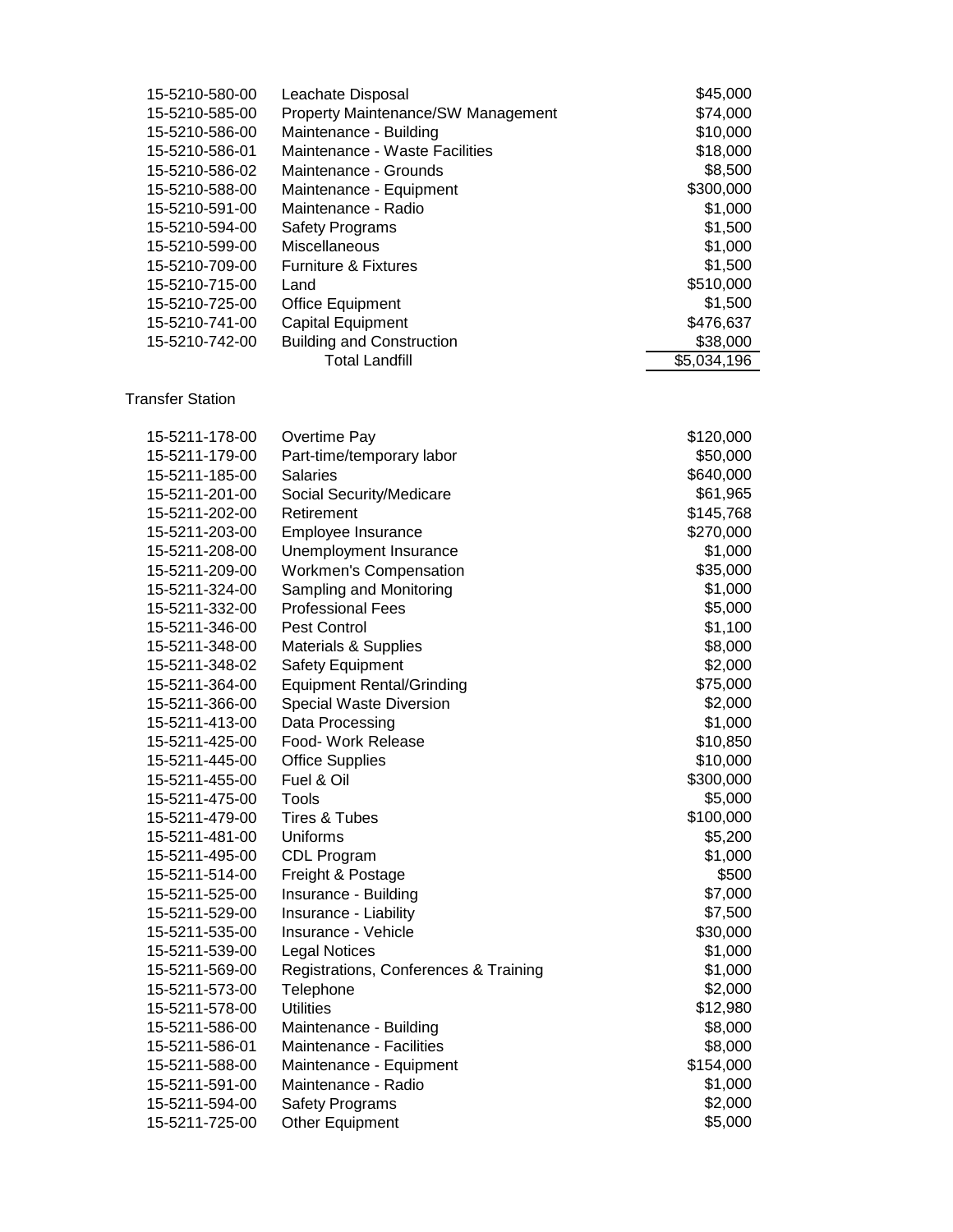| 15-5211-741-00                                   | <b>Capital Equipment</b>         | \$0         |
|--------------------------------------------------|----------------------------------|-------------|
| 15-5211-742-00                                   | <b>Building and Construction</b> | \$210,000   |
|                                                  | <b>Total Transfer Station</b>    | \$2,300,863 |
|                                                  | <b>Total LANDFILL OPERATIONS</b> | \$7,335,059 |
| <b>ADMINISTRATION</b><br><b>General Services</b> |                                  |             |
| 15-9100-185-00                                   | Payroll                          | \$1,500     |
| 15-9200-999-00                                   | Reserve                          | \$2,559,441 |
|                                                  | <b>Total General Services</b>    | \$2,560,941 |
|                                                  | <b>Total ADMINISTRATION</b>      | \$2,560,941 |
| <b>Total Expenses</b>                            |                                  | \$9,896,000 |

# **21 - Bond Sinking Fund**

#### **Revenues**

| Total Revenues |                                     | \$3,965,000 |
|----------------|-------------------------------------|-------------|
| 21-4910-000-04 | Transfer In - GF WKU                | \$611,000   |
| 21-4910-000-03 | Transfers In - GF Convention Center | \$1,900,000 |
| 21-4910-000-02 | Transfers In - GF Tourist Tax       | \$460,000   |
| 21-4910-000-01 | Transfers In - Detention Center     | \$375,000   |
| 21-4910-000-00 | Transfer In - GF Operations Center  | \$118,000   |
| 21-4901-000-00 | <b>Surplus Prior Year</b>           | \$500,000   |
| 21-4803-000-00 | Interest Income                     | \$1,000     |
|                |                                     |             |

# **Expenses**

 DEBT SERVICE Bond Repayments

| 21-7200-602-00                                   | <b>Bond Principal - Complex</b>           | \$92,400    |
|--------------------------------------------------|-------------------------------------------|-------------|
| 21-7200-602-01                                   | <b>Bond Principal - Detention Center</b>  | \$293,000   |
| 21-7200-602-02                                   | <b>Bond Principal - Tourism</b>           | \$105,000   |
| 21-7200-602-03                                   | <b>Bond Principal - Convention Center</b> | \$1,315,000 |
| 21-7200-602-04                                   | Bond Principal - WKU                      | \$545,000   |
| 21-7200-602-06                                   | Principal - Eco Dev Projects              | \$826,000   |
| 21-7200-606-00                                   | Bond Interest - Complex                   | \$25,600    |
| 21-7200-606-01                                   | Bond Interest - Detention Center          | \$82,000    |
| 21-7200-606-02                                   | Bond Interest - Tourism                   | \$27,000    |
| 21-7200-606-03                                   | <b>Bond Interest - Convention Center</b>  | \$585,000   |
| 21-7200-606-04                                   | Bond Interest - WKU                       | \$66,000    |
|                                                  | <b>Total Bond Repayments</b>              | \$3,962,000 |
|                                                  | <b>Total DEBT SERVICE</b>                 | \$3,962,000 |
| <b>ADMINISTRATION</b><br><b>General Services</b> |                                           |             |

21-9100-307-00 Trustee Fees \$3,000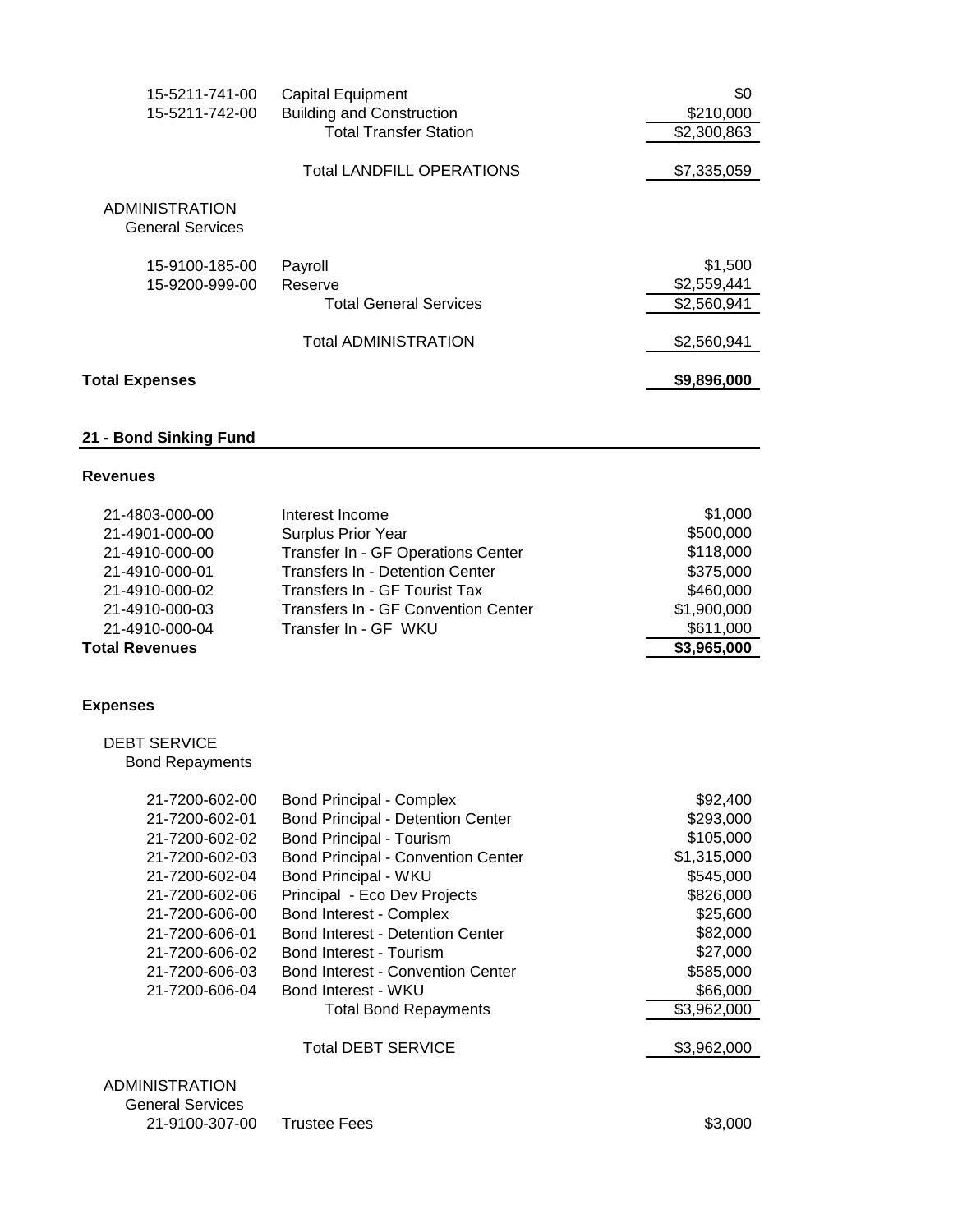|                                                                                                | <b>Total General Services</b>                                                                    | \$3,000                                          |
|------------------------------------------------------------------------------------------------|--------------------------------------------------------------------------------------------------|--------------------------------------------------|
|                                                                                                | <b>Total ADMINISTRATION</b>                                                                      | \$3,000                                          |
| <b>Total Expenses</b>                                                                          |                                                                                                  | \$3,965,000                                      |
| 31 - Economic Development Fund                                                                 |                                                                                                  |                                                  |
| <b>Revenues</b><br>31-4806-000-00<br>31-4901-000-00<br>31-4910-000-00<br><b>Total Revenues</b> | Interest Income<br>Cash from Prior Fiscal Year<br>Transfer In - General Fund                     | \$4,000<br>\$900,000<br>\$600,000<br>\$1,504,000 |
| <b>Expenses</b>                                                                                |                                                                                                  |                                                  |
|                                                                                                |                                                                                                  |                                                  |
| <b>ECONOMIC DEVELOPMENT</b>                                                                    |                                                                                                  |                                                  |
| 31-5075-715-00<br>31-5075-716-00<br>31-5075-742-00<br>31-5075-902-00                           | Land<br>Land Improvement<br><b>Buildings and Construction</b><br>Payments to Government Agencies | \$800,000<br>\$210,000<br>\$454,000<br>\$40,000  |
| <b>Total Expenses</b>                                                                          |                                                                                                  | \$1,504,000                                      |
|                                                                                                |                                                                                                  |                                                  |
| 75 - Solid Waste Debt Service Fund<br><b>Revenues</b>                                          |                                                                                                  |                                                  |
| 75-4806-000-00<br>75-4901-000-00<br>75-4910-000-00<br><b>Total Revenues</b>                    | Interest Income<br>Cash from Prior Fiscal Year<br>Transfer In - Operating                        | \$0<br>\$1,000<br>\$0<br>\$1,000                 |
| <b>Expenses</b>                                                                                |                                                                                                  |                                                  |
| <b>DEBT SERVICE</b><br><b>Bond Repayments</b>                                                  |                                                                                                  |                                                  |
| 75-7401-601-01<br>75-7401-605-01                                                               | Bond Principal - expires 2017<br>Bond Interest - expires 2017<br><b>Total Bond Repayments</b>    | \$1,000<br>\$1,000                               |
|                                                                                                | <b>Total DEBT SERVICE</b>                                                                        | \$1,000                                          |
| <b>Total Expenses</b>                                                                          |                                                                                                  | \$1,000                                          |
|                                                                                                |                                                                                                  |                                                  |
| 76 - Solid Waste Closure<br><b>Revenues</b>                                                    |                                                                                                  |                                                  |
| 76-4801-000-00                                                                                 | Interest Income                                                                                  | \$20,000                                         |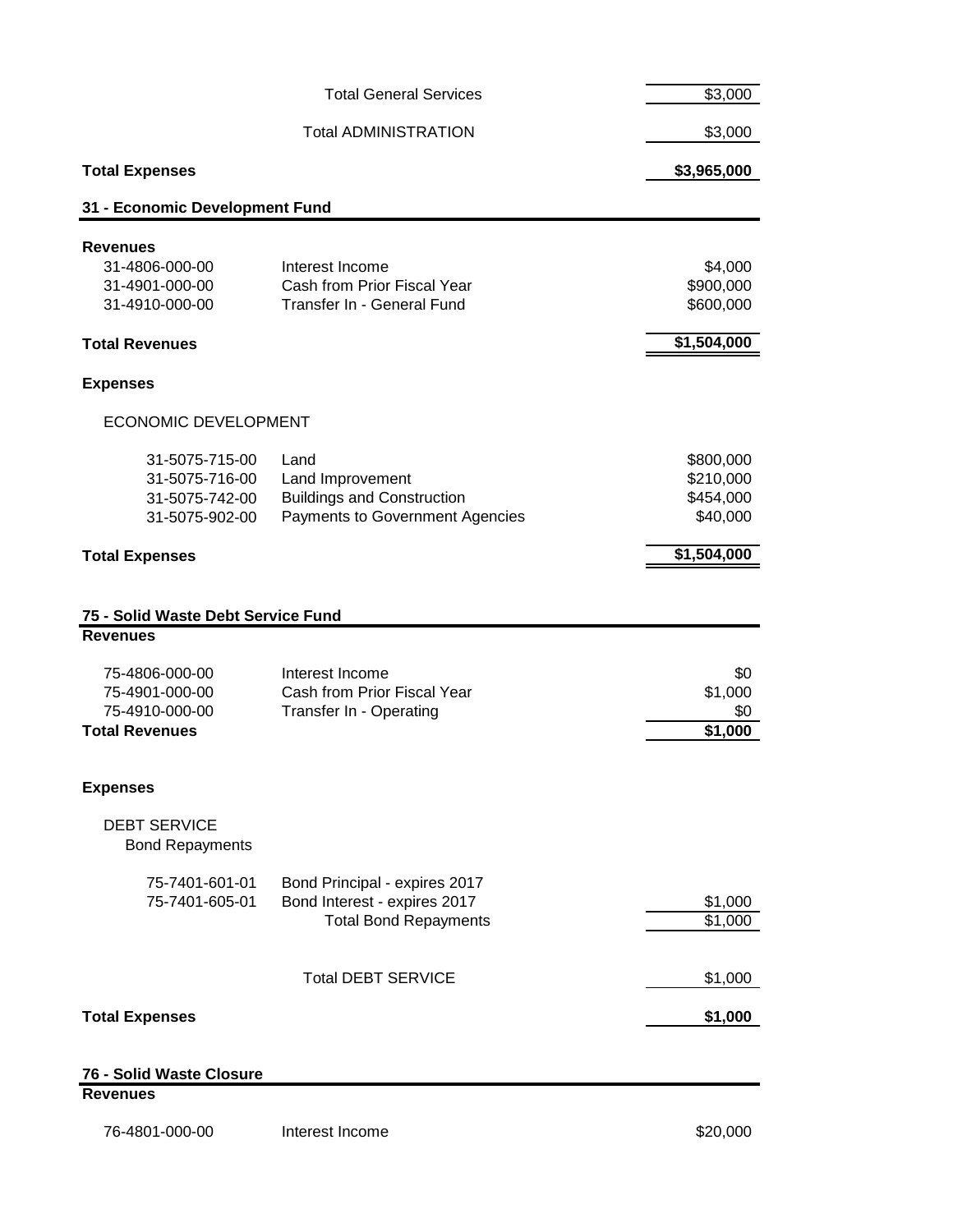| 76-4901-000-00<br>76-4910-000-00<br><b>Total Revenues</b>                   | Cash from Prior Fiscal Year<br>Transfers In - Operating Fund                                                                                 | \$4,200,000<br>\$158,000<br>\$4,378,000                            |
|-----------------------------------------------------------------------------|----------------------------------------------------------------------------------------------------------------------------------------------|--------------------------------------------------------------------|
|                                                                             |                                                                                                                                              |                                                                    |
| <b>Expenses</b>                                                             |                                                                                                                                              |                                                                    |
| <b>SOLID WASTE</b><br>Solid Waste                                           |                                                                                                                                              |                                                                    |
| 76-5212-323-00<br>76-5212-421-00<br>76-5212-421-01<br>76-5212-716-00        | <b>Engineering Services</b><br><b>Site Reclamation</b><br>Methane Management<br>Earth Work<br><b>Total Solid Waste Construction</b><br>Total | \$75,000<br>\$25,000<br>\$450,000<br>\$0<br>\$550,000<br>\$550,000 |
|                                                                             |                                                                                                                                              |                                                                    |
| <b>ADMINISTRATION</b><br>Reserve for Budget Transfer                        |                                                                                                                                              |                                                                    |
| 76-9200-999-00                                                              | <b>Reserve For Transfers</b><br><b>Total Reserve for Budget Transfer</b>                                                                     | \$3,828,000<br>\$3,828,000                                         |
|                                                                             | <b>Total ADMINISTRATION</b>                                                                                                                  | \$3,828,000                                                        |
| <b>Total Expenses</b>                                                       |                                                                                                                                              | \$4,378,000                                                        |
|                                                                             |                                                                                                                                              |                                                                    |
| 77 - Solid Waste Post-Closure<br><b>Revenues</b>                            |                                                                                                                                              |                                                                    |
| 77-4801-000-00<br>77-4901-000-00<br>77-4910-000-00<br><b>Total Revenues</b> | Interest Income<br>Cash from Prior Fiscal Year<br>Transfers In - Operating Fund                                                              | \$14,000<br>\$2,900,000<br>\$30,000<br>\$2,944,000                 |
| <b>Expenses</b>                                                             |                                                                                                                                              |                                                                    |
| <b>ADMINISTRATION</b><br>Reserve for Budget Transfer                        |                                                                                                                                              |                                                                    |
| 77-9200-999-00                                                              | <b>Reserve For Transfers</b><br><b>Total Reserve for Budget Transfer</b>                                                                     | \$2,944,000<br>\$2,944,000                                         |
|                                                                             | <b>Total ADMINISTRATION</b>                                                                                                                  | \$2,944,000                                                        |
| <b>Total Expenses</b>                                                       |                                                                                                                                              | \$2,944,000                                                        |
| 78 - Daviess County Health Insurance Fund                                   |                                                                                                                                              |                                                                    |
| <b>Revenues</b>                                                             |                                                                                                                                              |                                                                    |
| 78-4726-000-00                                                              | DC HEALTH INSURANCE                                                                                                                          | \$4,198,900                                                        |